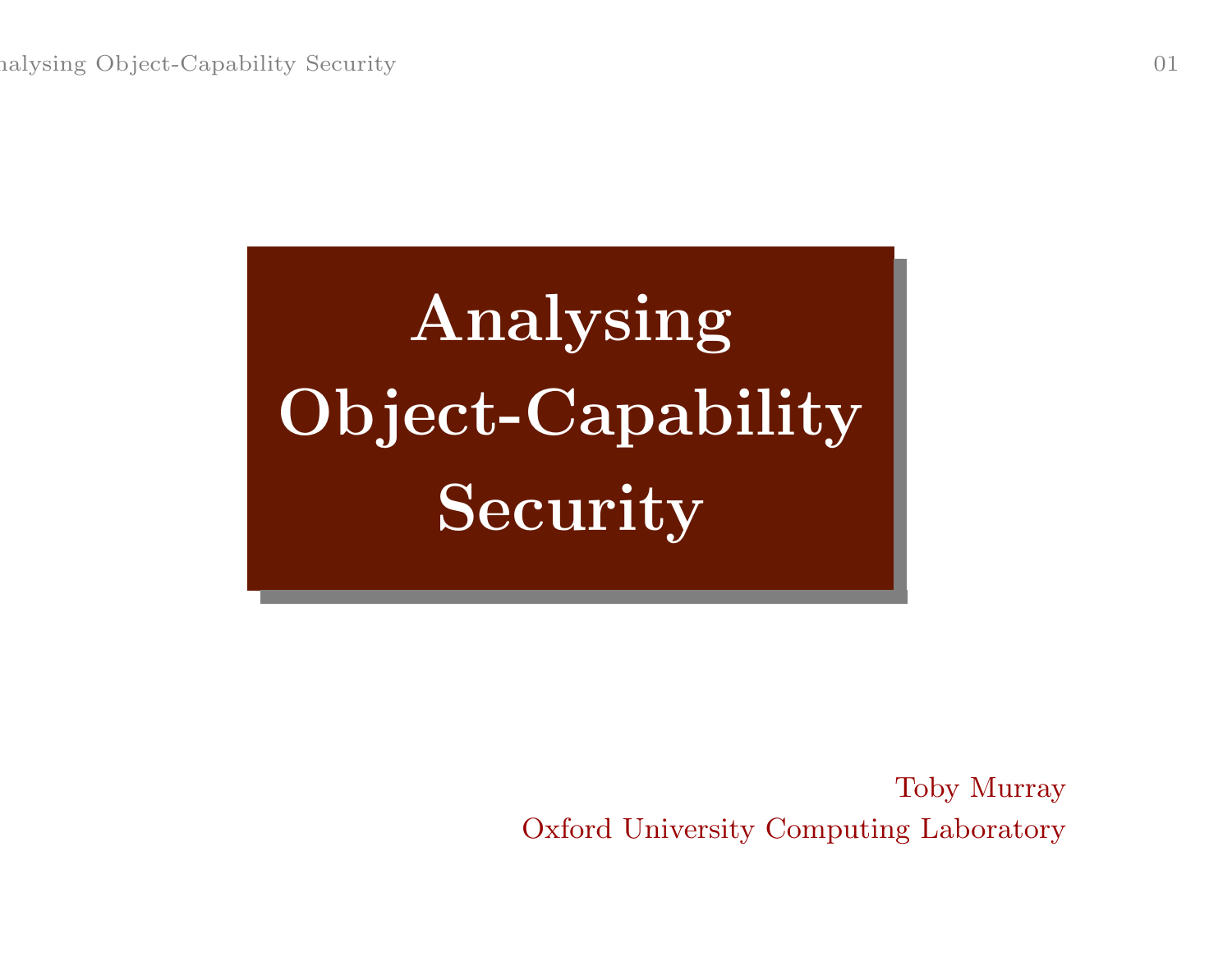# Cooperation and Vulnerability

Much of the power and utility of modern computing arises in the different forms of cooperation it enables.

Currently, this power comes with great risk because those engaged in cooperation are left vulnerable to one another.

- Desktop PCs can run arbitrary software.
	- **Experimental Contract Contract Contract** But running arbitrary code can ruin your life.
- Software can be built by composing independent components.
	- But any component can render the entire product faulty or malicious by its inclusion.

Modern software architectures must, therefore, enable new and better forms of cooperation without vulnerability.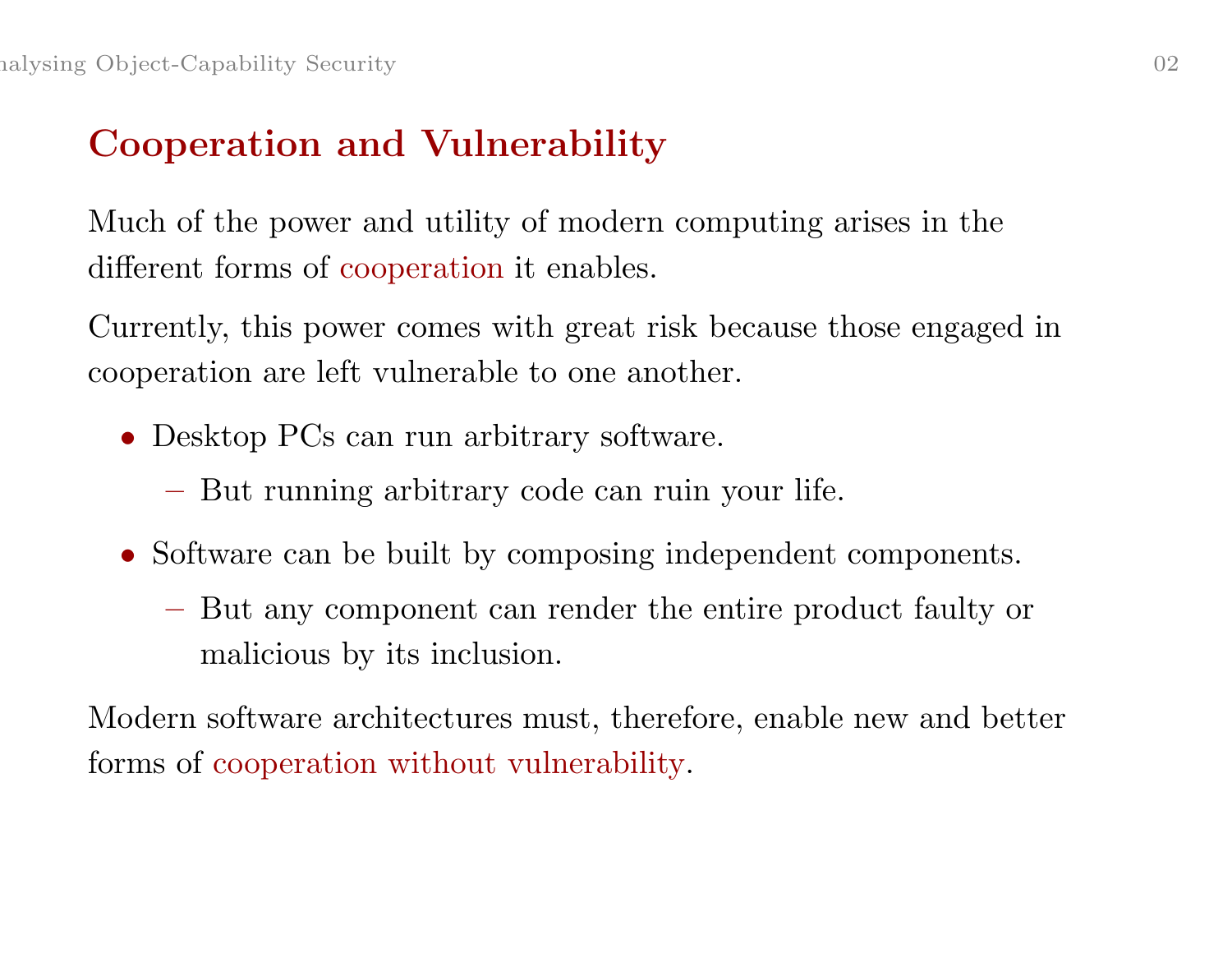# A Promising Remedy

The Object-Capability (OCap) Model is an architecture that shows significant promise:

- OCap Operating Systems (OSs), such as EROS and seL4, enable users to run arbitrary code whilst remaining safe from its misbehaviour.
- OCap languages, such as E and Caja, enable code to be composed from arbitrary sources whilst ensuring that malicious code cannot harm the user or the rest of the application.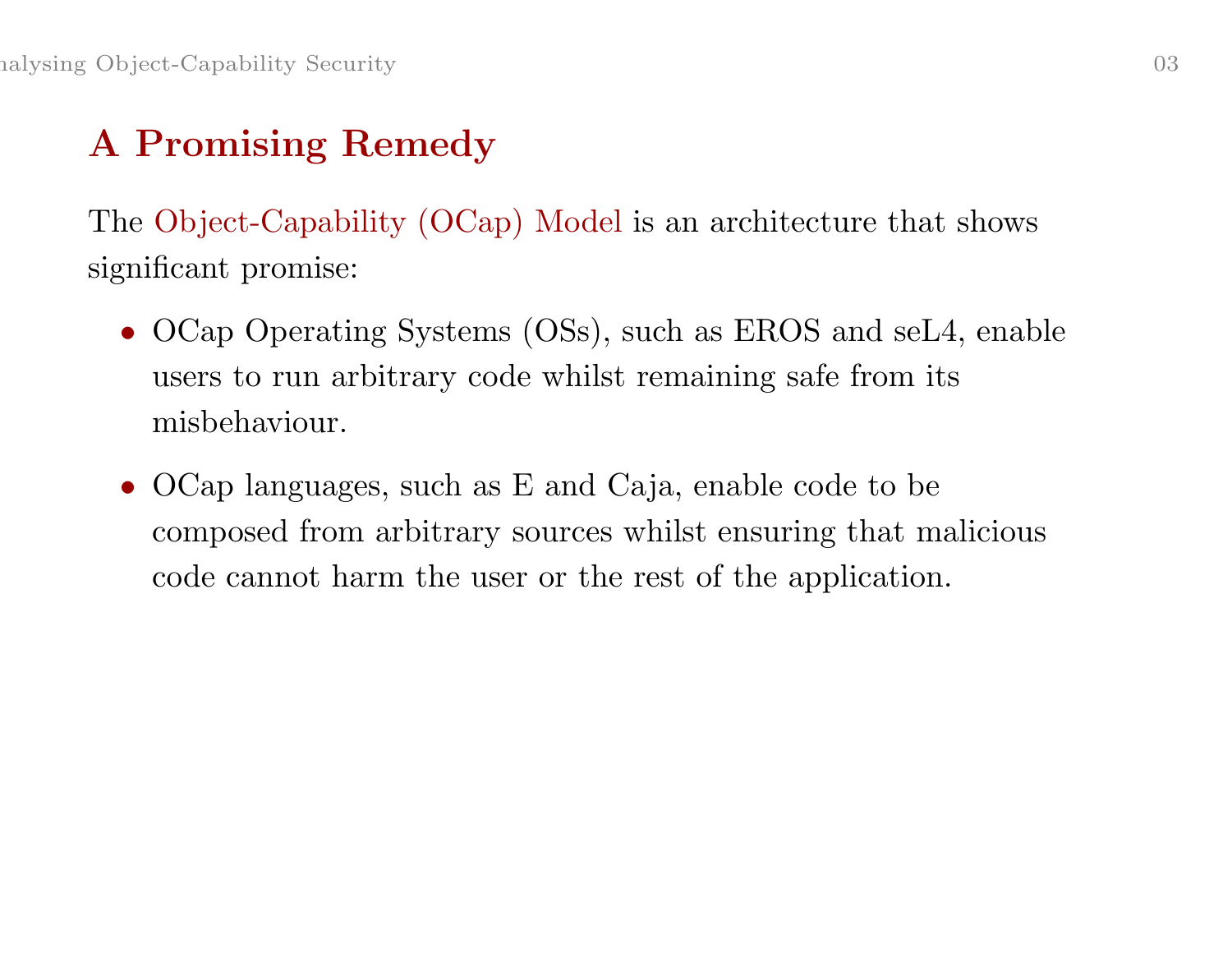# An Object-Capability (OCap) System

Comprises <sup>a</sup> collection of objects connected by capabilities.

- Object An encapsulated, protected entity comprising code and mutable state. State includes both data and capabilities.
- Capability An unforgeable object reference. Allows the holder to send <sup>a</sup> message to the referenced object by invoking it.

Message-sending is the only means by which objects can interact. Object  $o$  can pass a capability,  $c$ , directly to object  $p$  only by sending

a message to  $p$  that contains  $c$ .

Capabilities can only be passed between already connected objects.

Objects may create new ones. Parent must supply the code of its children and any capabilities they are to initially possess.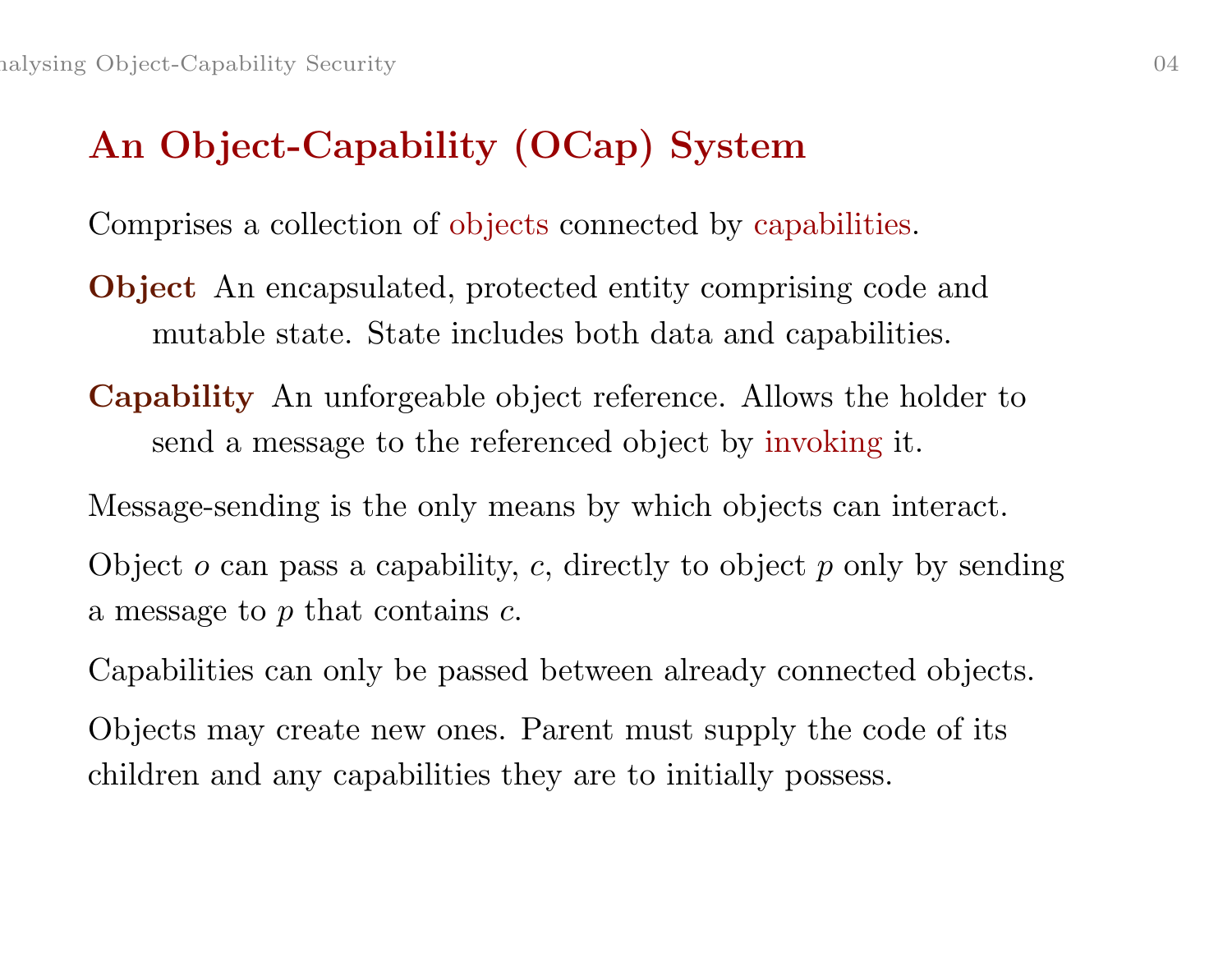# Security-Enforcing Abstractions

The OCap model is powerful because it allows programmers to create security-enforcing abstractions, or patterns, that can be composed with other code to enable cooperation whilst minimising vulnerability.

Example Alice, an architect, needs to cooperate with Bob, a builder. She needs to send Bob blueprints via the file Fred.

A naive solution gives both Alice and Bob read-write access to Fred.

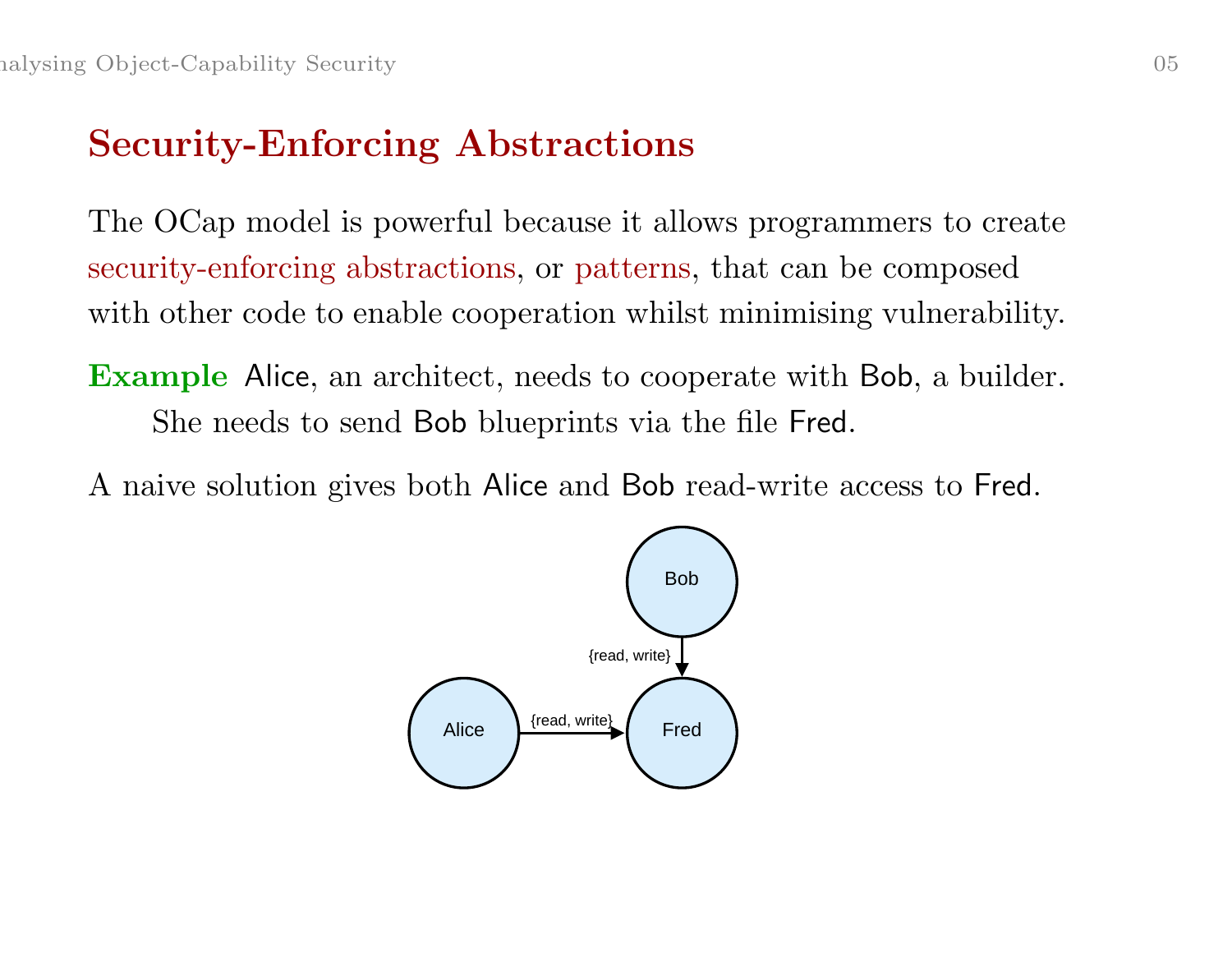A better solution employs two patterns: the **ReadOnlyForwarder** and the RevocableForwarder.

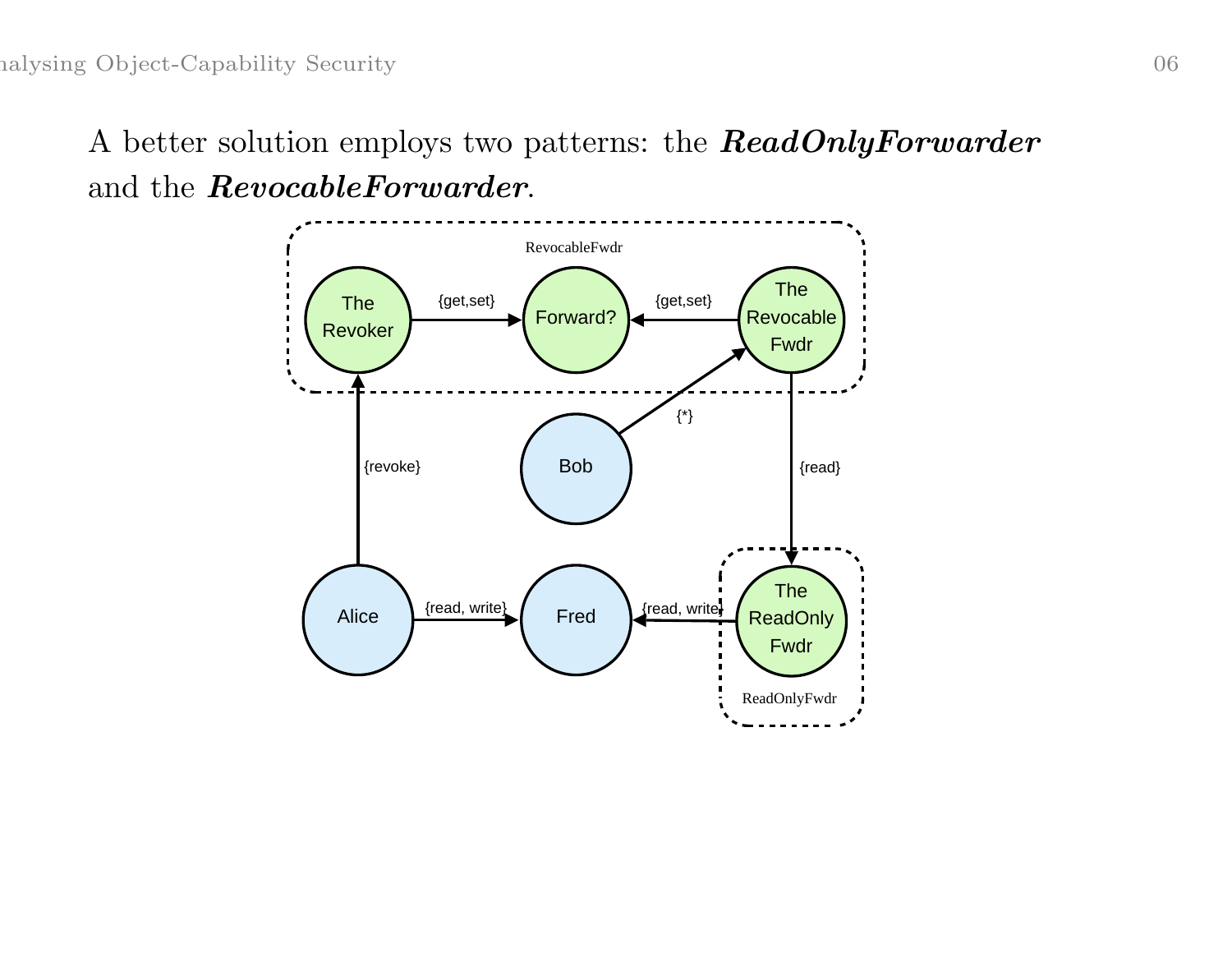#### Common Patterns

Some patterns have consistently reappeared in different systems:

- $Revo cableForwarders$  and  $AttentioningForwarders$ , such as the **ReadOnlyForwarder** above, (in e.g. E, KeyKOS and Emily),
- Sealer-Unsealers (in e.g. E, KeyKOS, Emily and Caja) and
- Membranes (in e.g. E, KeyKOS, DCCS and Emily).

Their wide use necessitates formal verification.

OCap systems differ widely, particularly in terms of concurrency:

- OCap languages like Caja are single-threaded.
- In OCap OSs like seL4, all processes execute concurrently.

Patterns that work correctly in one context can be faulty in the other.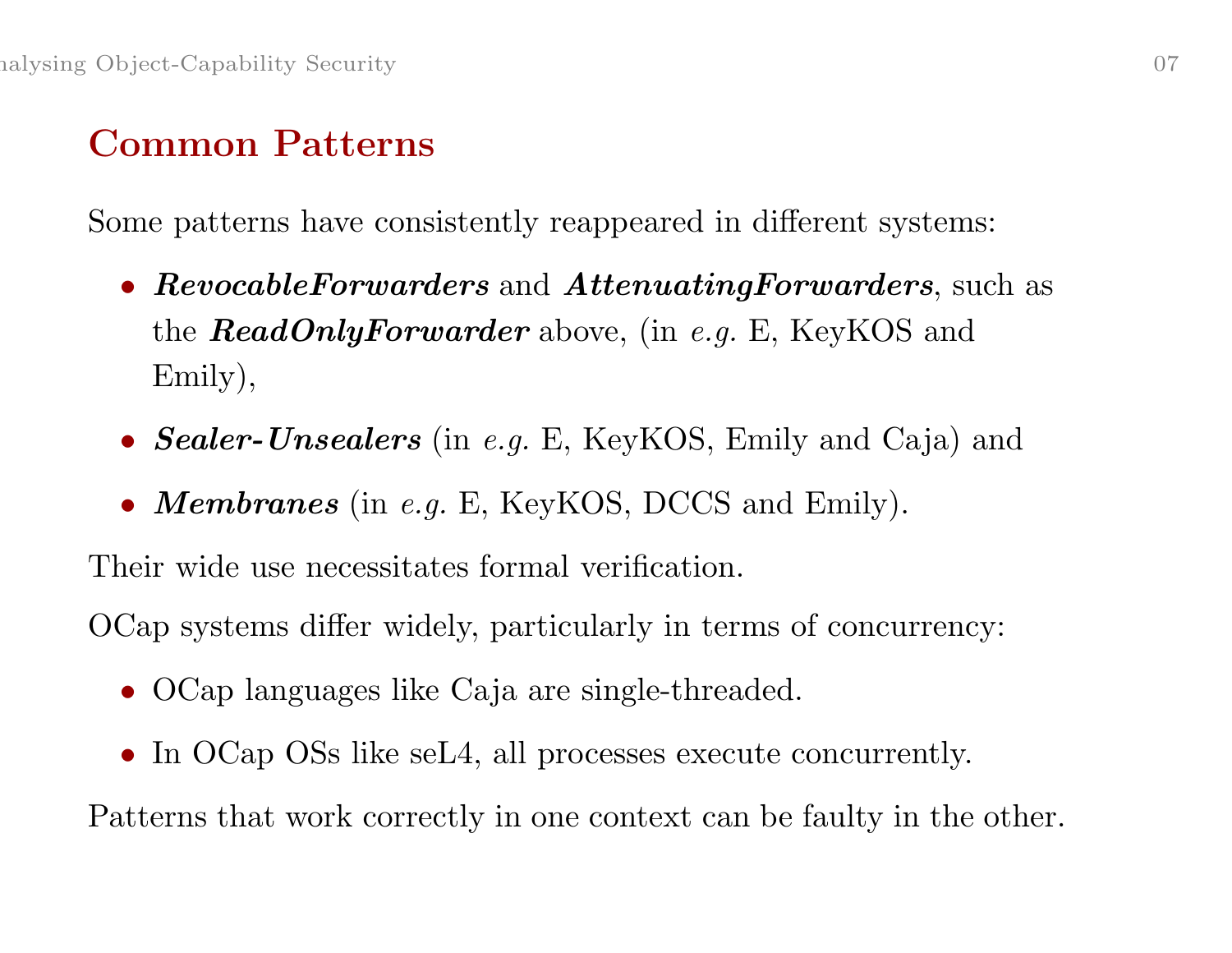# Modelling OCap Patterns in CSP

We build <sup>a</sup> system for each context that we want to consider the pattern in.

We then represent the pattern's security properties as CSP refinement checks. Here we consider only properties that can be expressed as simple trace refinements of the form  $Spec \sqsubseteq_T System$ .

Despite their simplicity, these enable us to reason effectively about properties, such as revocation, that are beyond the reach of previous formalisms.

So long as the system is finite-state, these checks can be automatically carried out using the CSP refinement checker, FDR.

We can compare <sup>a</sup> pattern's behaviour in different contexts by comparing the results of applying the same refinement tests to each of the systems.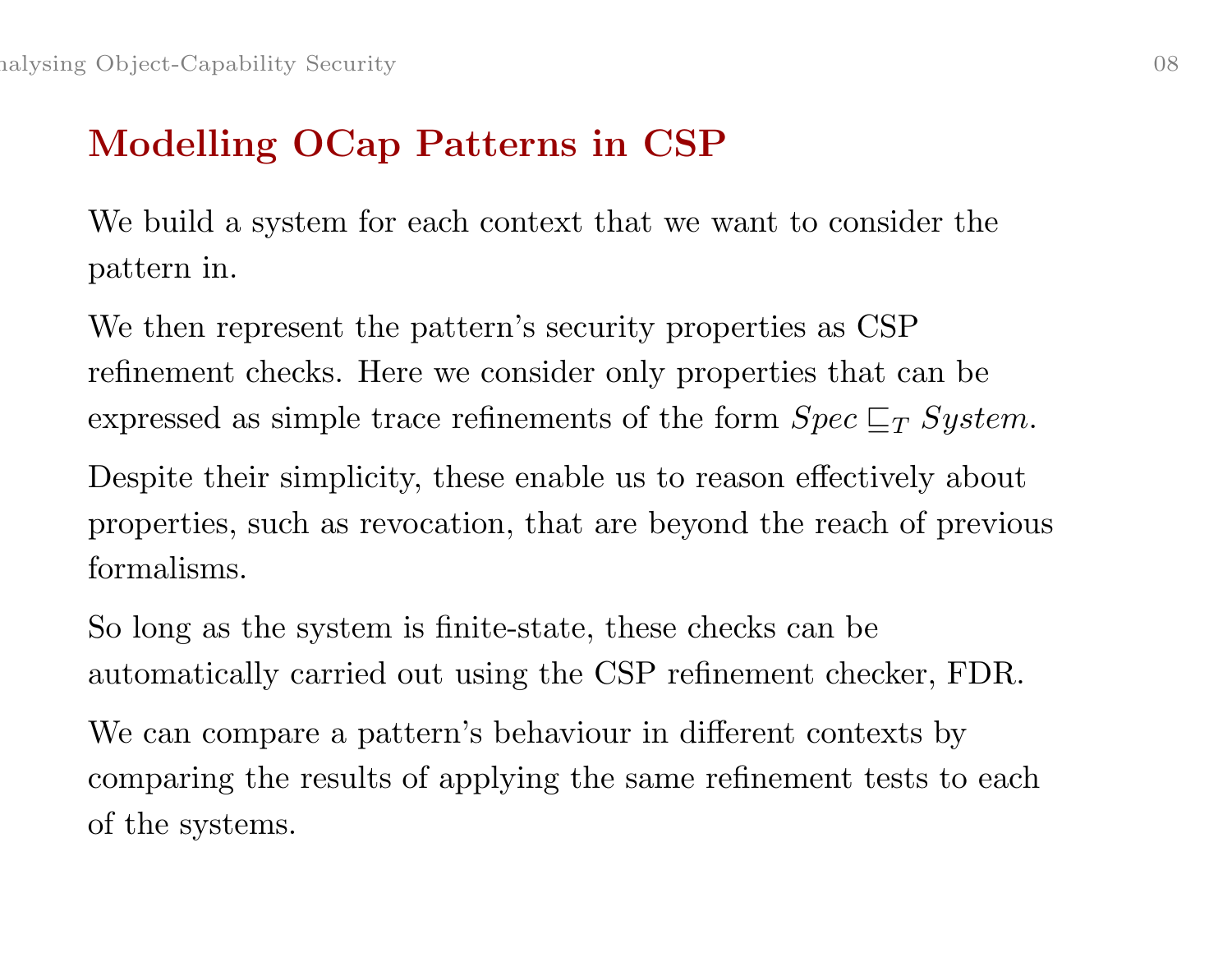# A Modelling Example

**Example** The **Membrane** pattern. Allows a policy to be applied to all capabilities reachable from <sup>a</sup> particular capability.



TheMembrane wraps Alice's capability to Bob and may enforce some policy, such as restricting the methods she is allowed to call.

TheMembrane acts as <sup>a</sup> proxy between Alice and Bob, wrapping all capabilities passed in either direction.

Wrapping <sup>a</sup> capability, <sup>c</sup>, involves creating <sup>a</sup> child membrane object that acts as <sup>a</sup> proxy for <sup>c</sup>.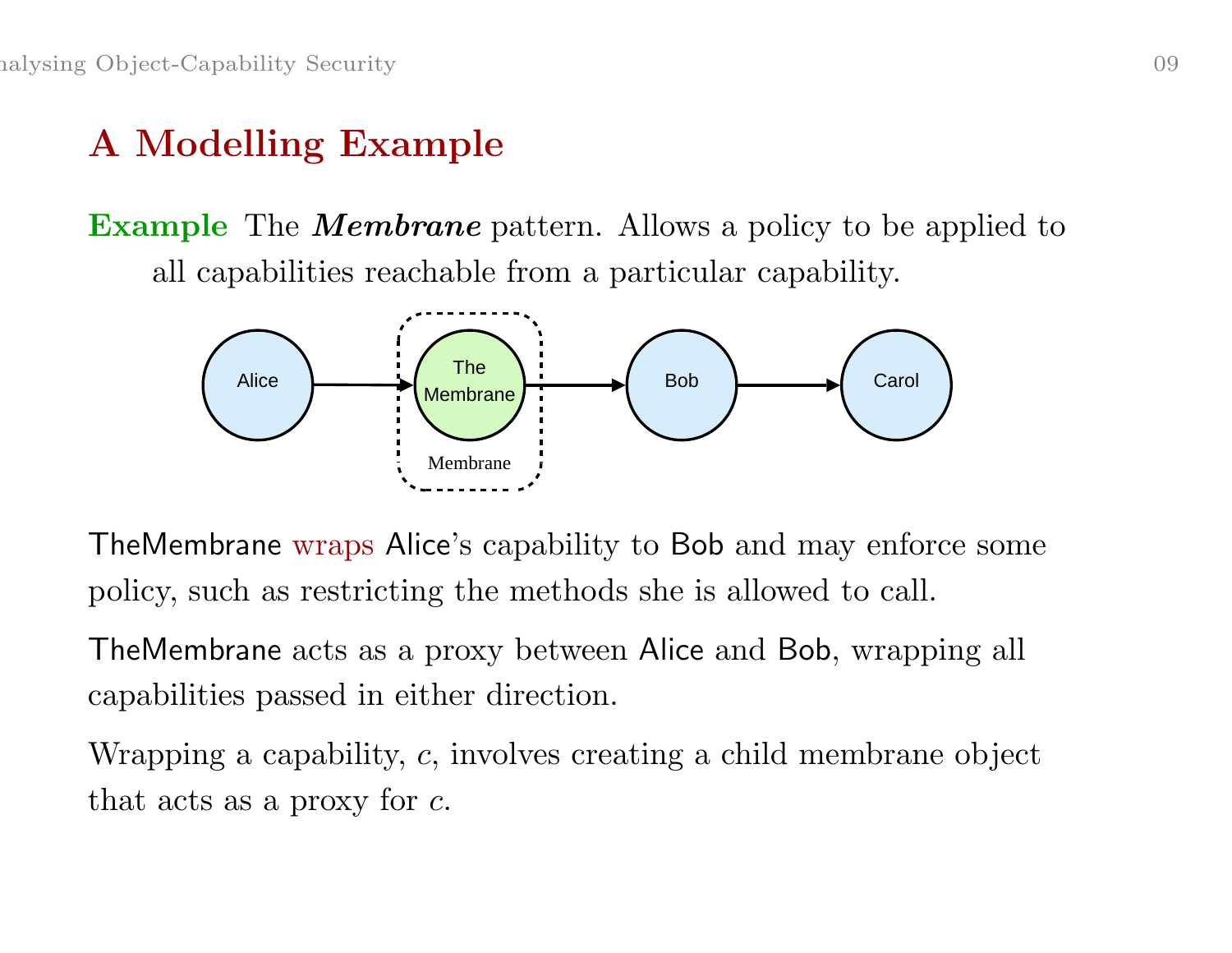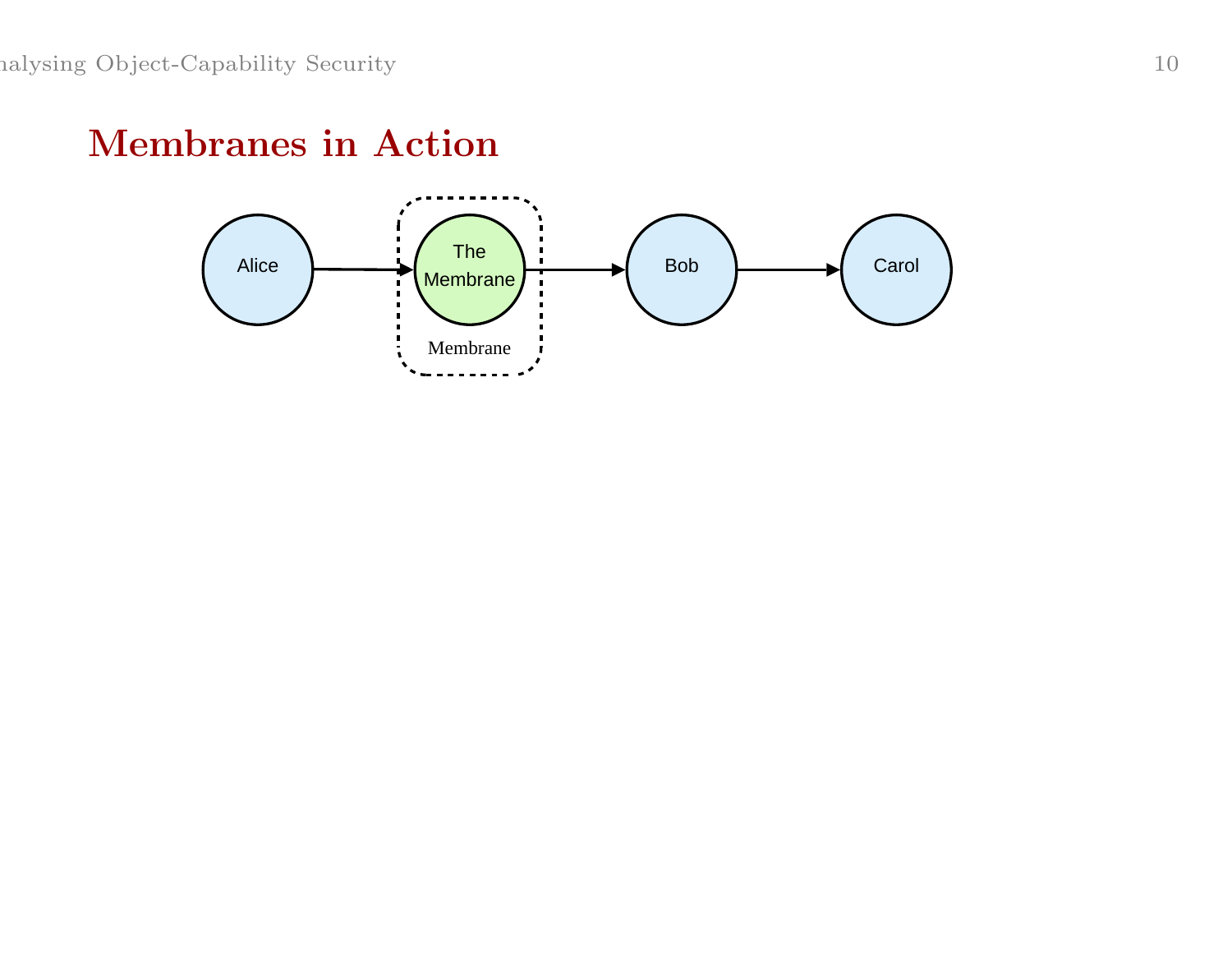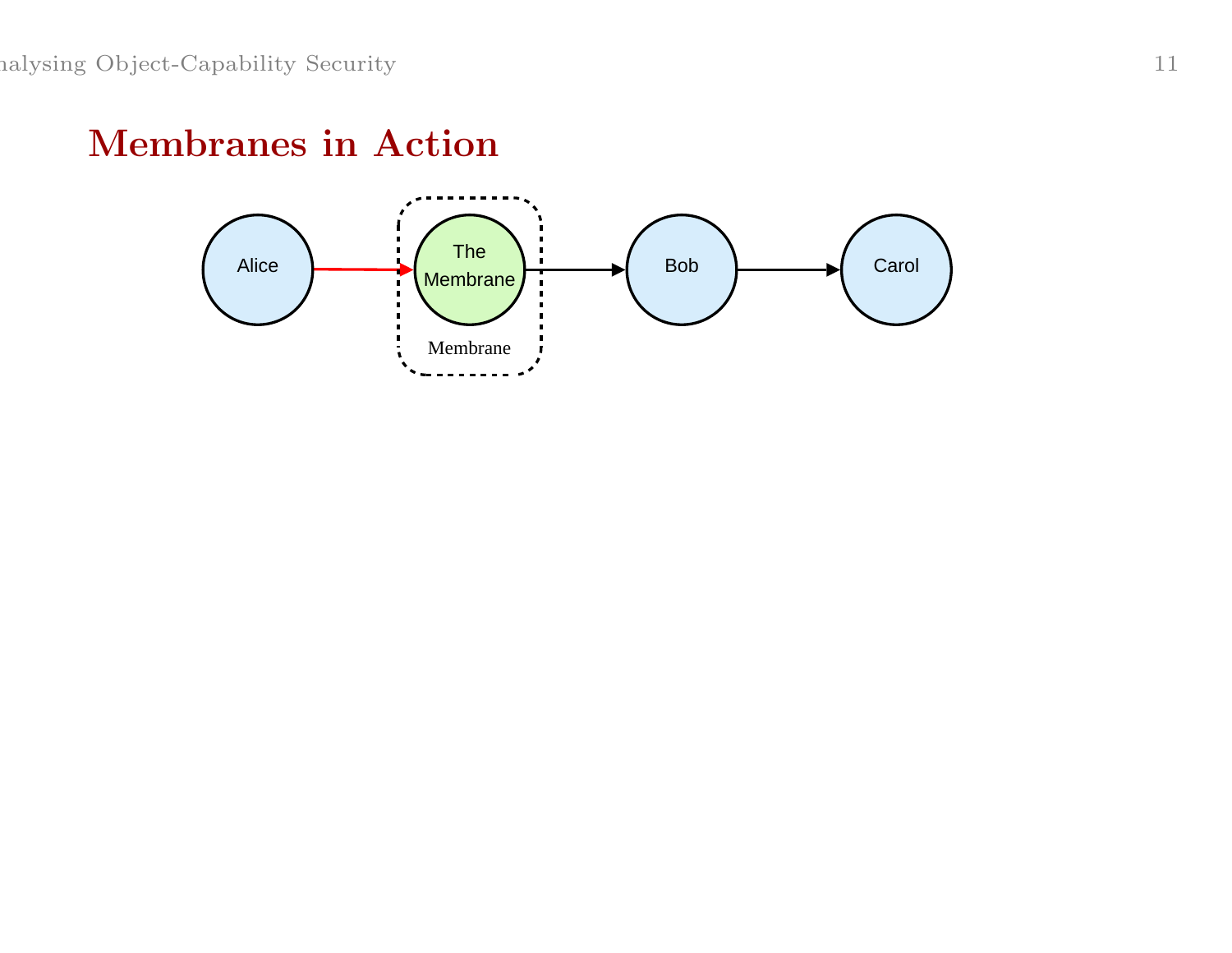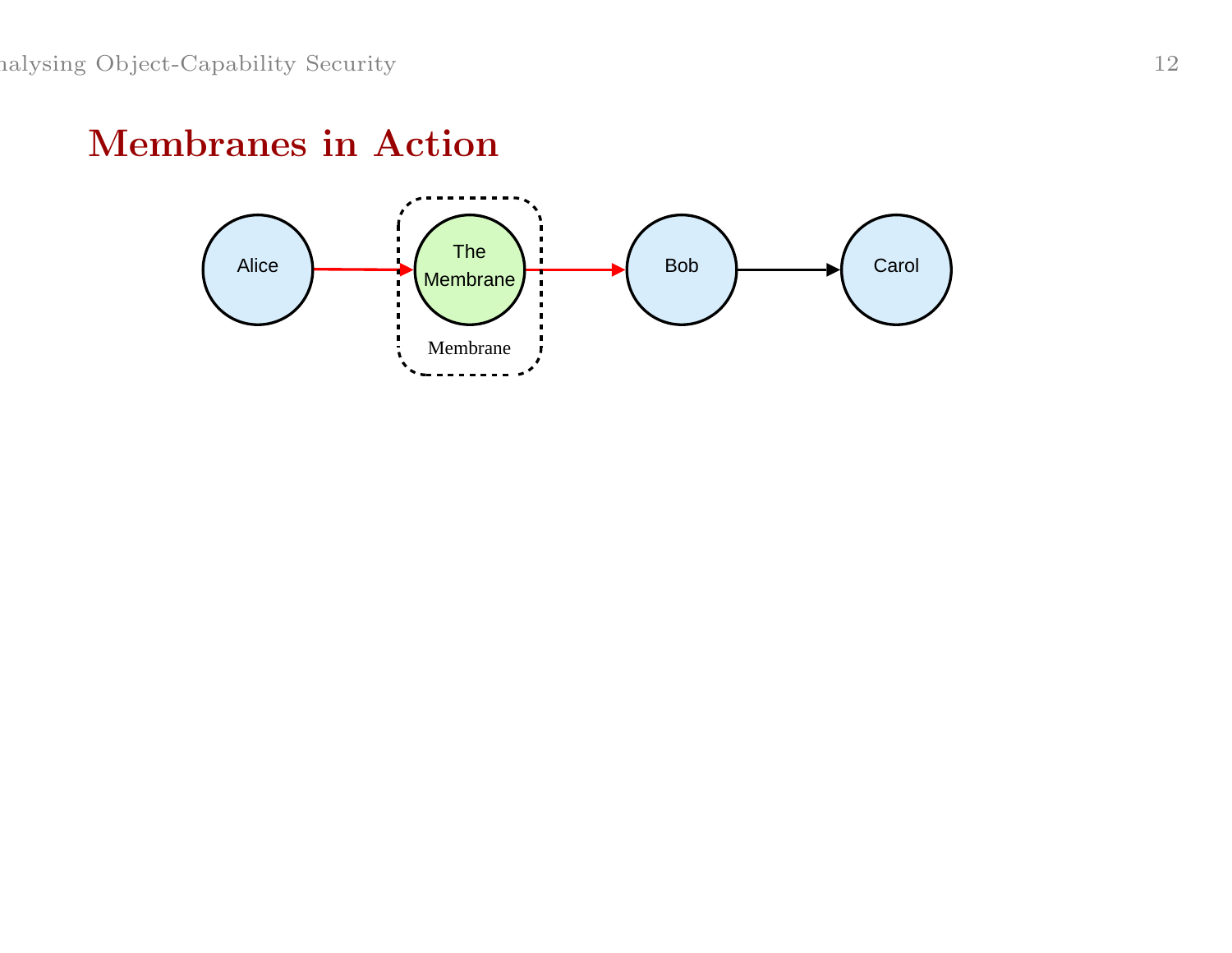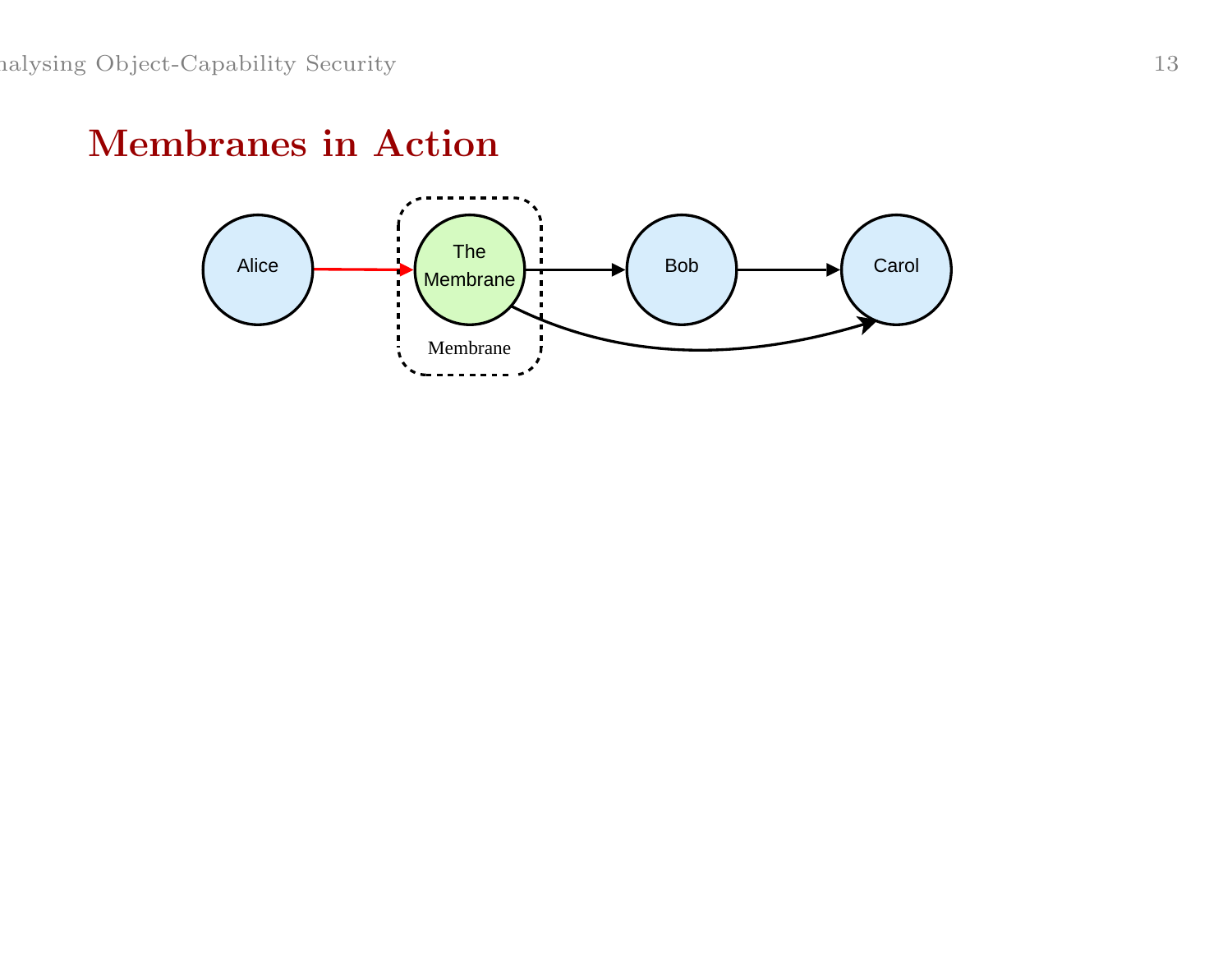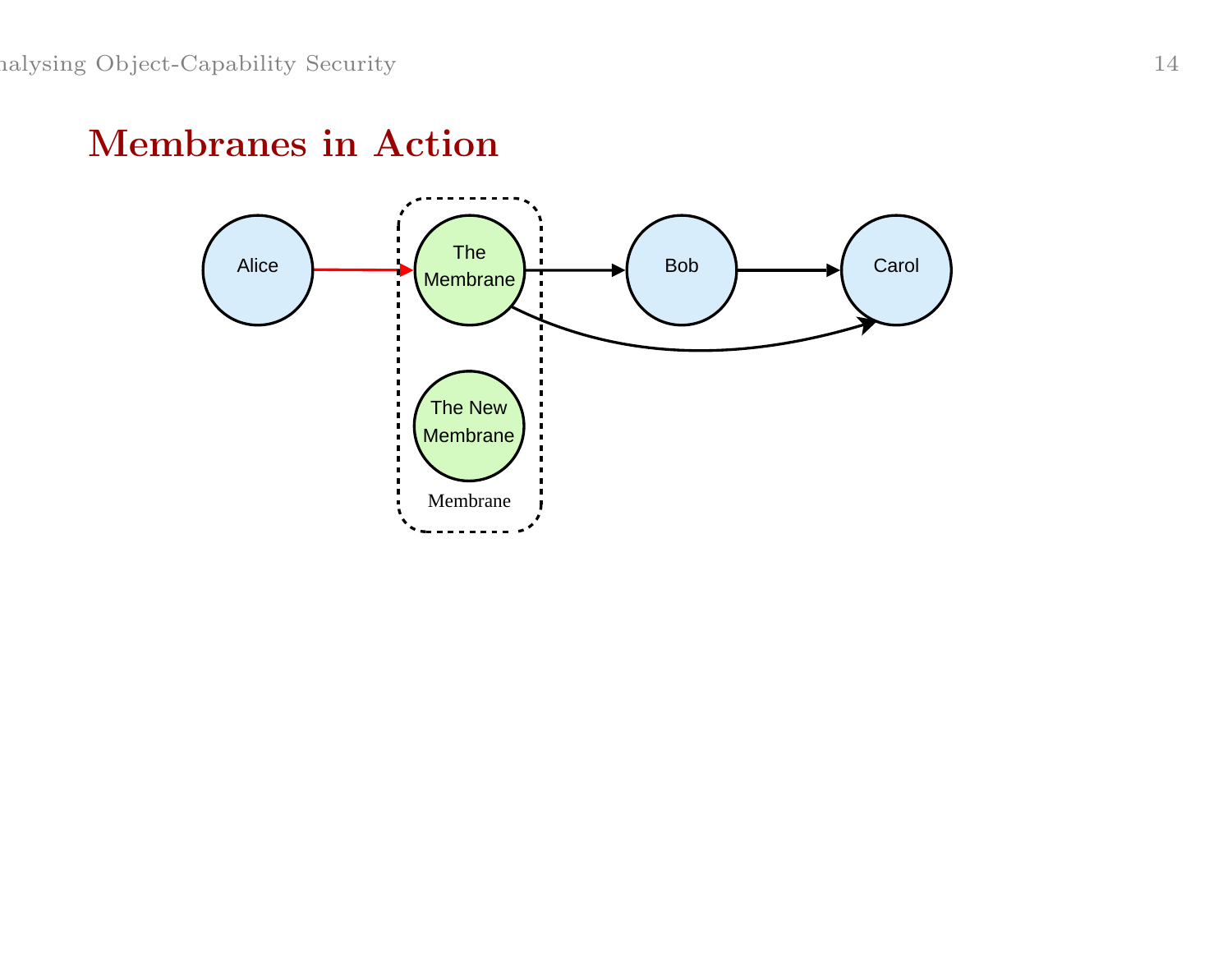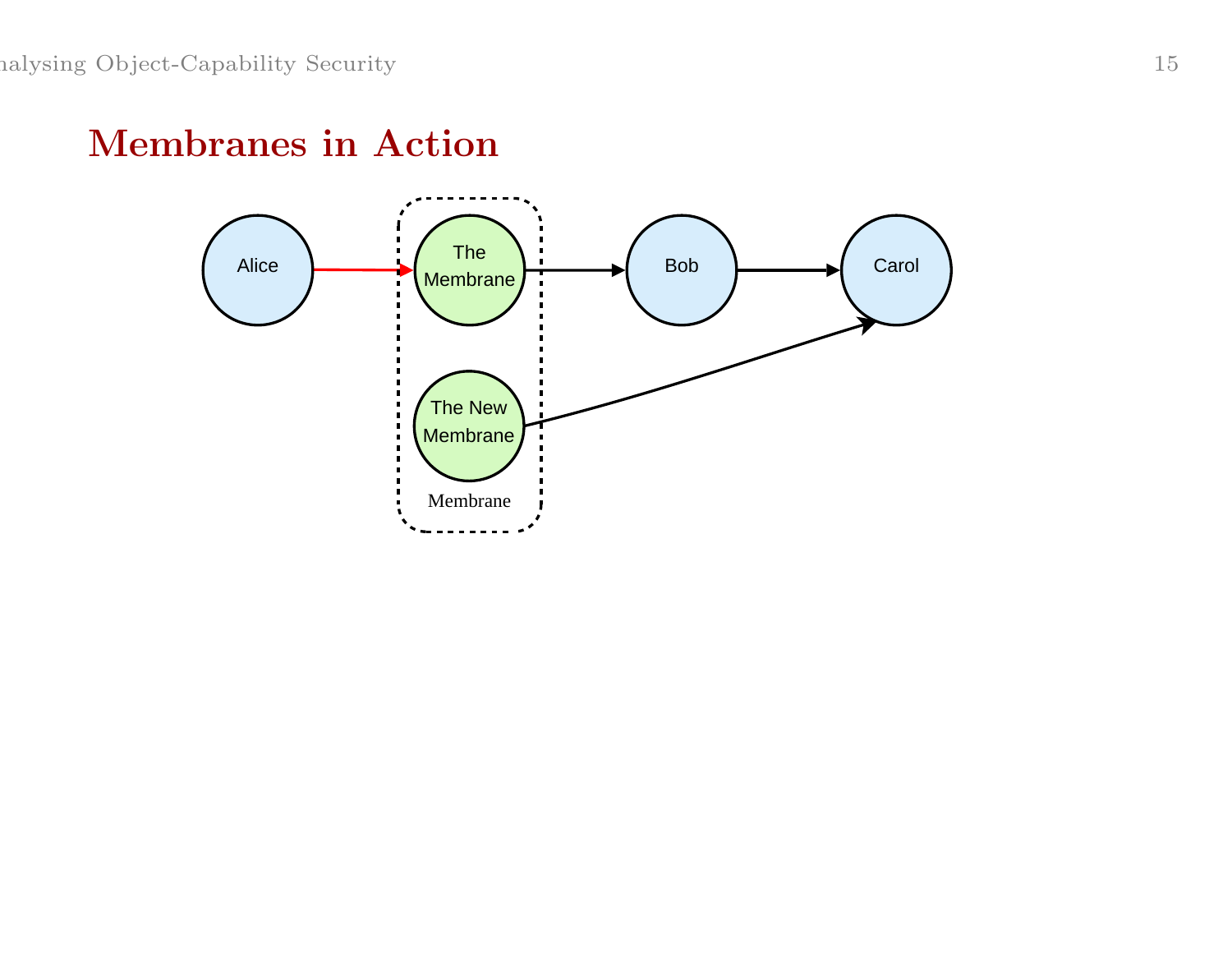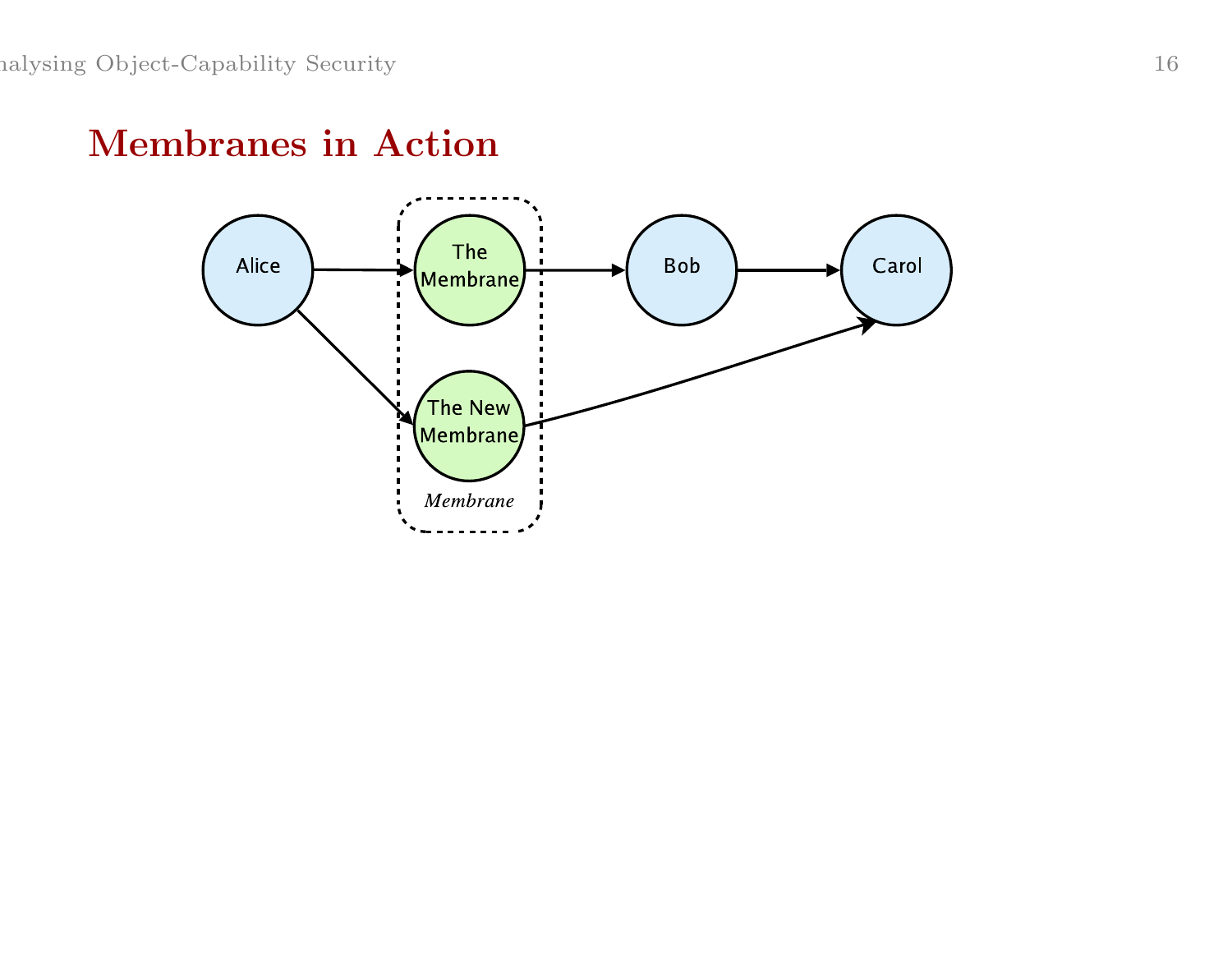# Modelling Patterns in CSP

We consider <sup>a</sup> small system that comprises an instance of the pattern composed with some other objects that exhibit maximum possible behaviour.

Object is the set of objects in the system.

**Example**  $Object = \{Alice, TheMember, Bob, Carol\}$ 

We use events of the form  $o_1.o_2.o p. arg$ , to represent the sending and receipt of a message from object  $o_1 \in Object$  to object  $o_2 \in Object$ specifying the operation  $op \in Op$  and containing the argument  $arg \in Object \cup \{null\}.$ 

For simplicity,  $Op = \{Call, Return\}$ . These represent an object invocation and return in an OCap language or an inter-process send and reply in an OCap OS.

The alphabet of each object,  $o: \alpha(o) = \{ |o.o', o', o' \in Object - \{o\} | \}.$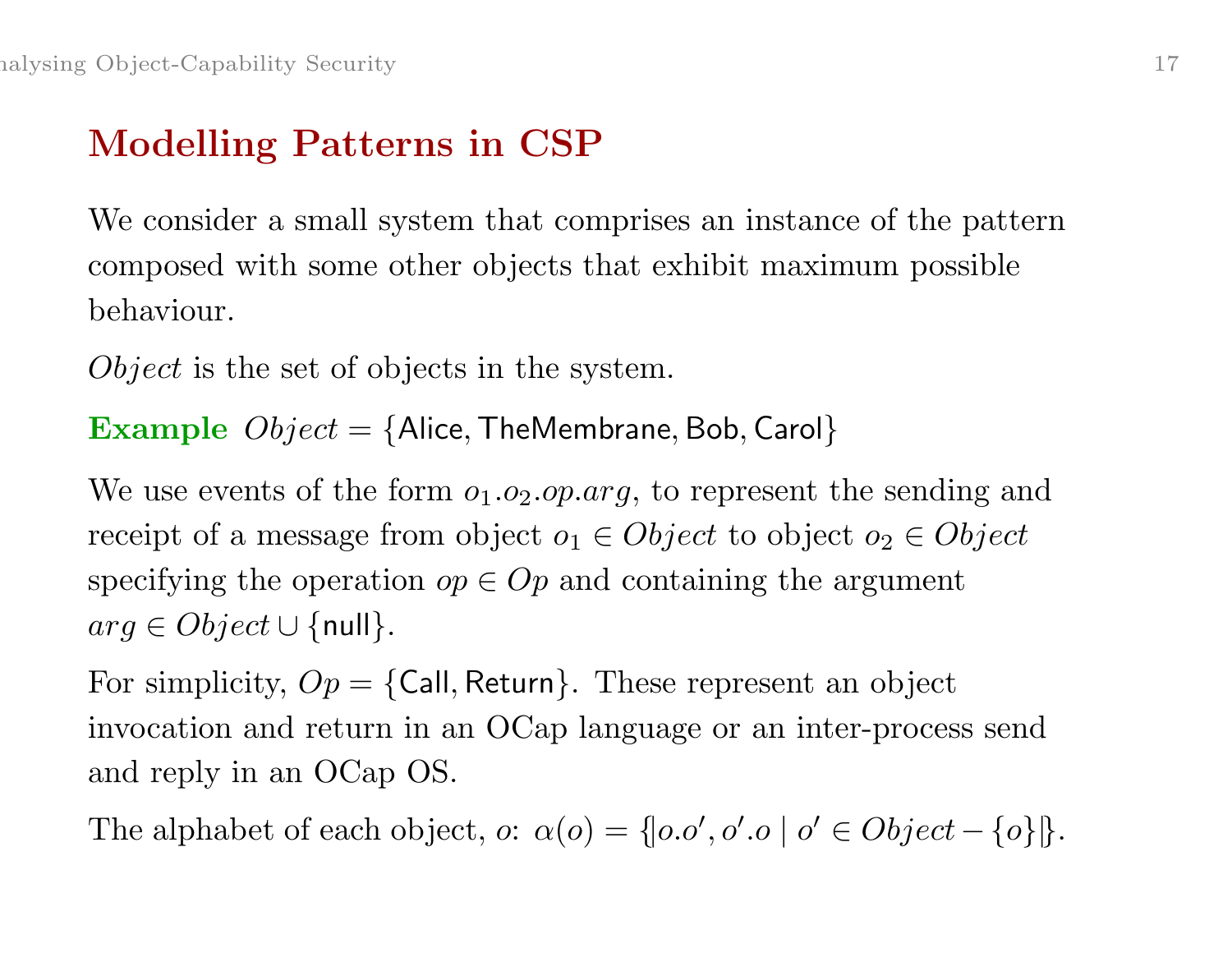# Modelling Object Behaviours

We define <sup>a</sup> process for each object in the system.

The system is then formed as the alphabetised parallel composition of these processes, with their corresponding alphabets.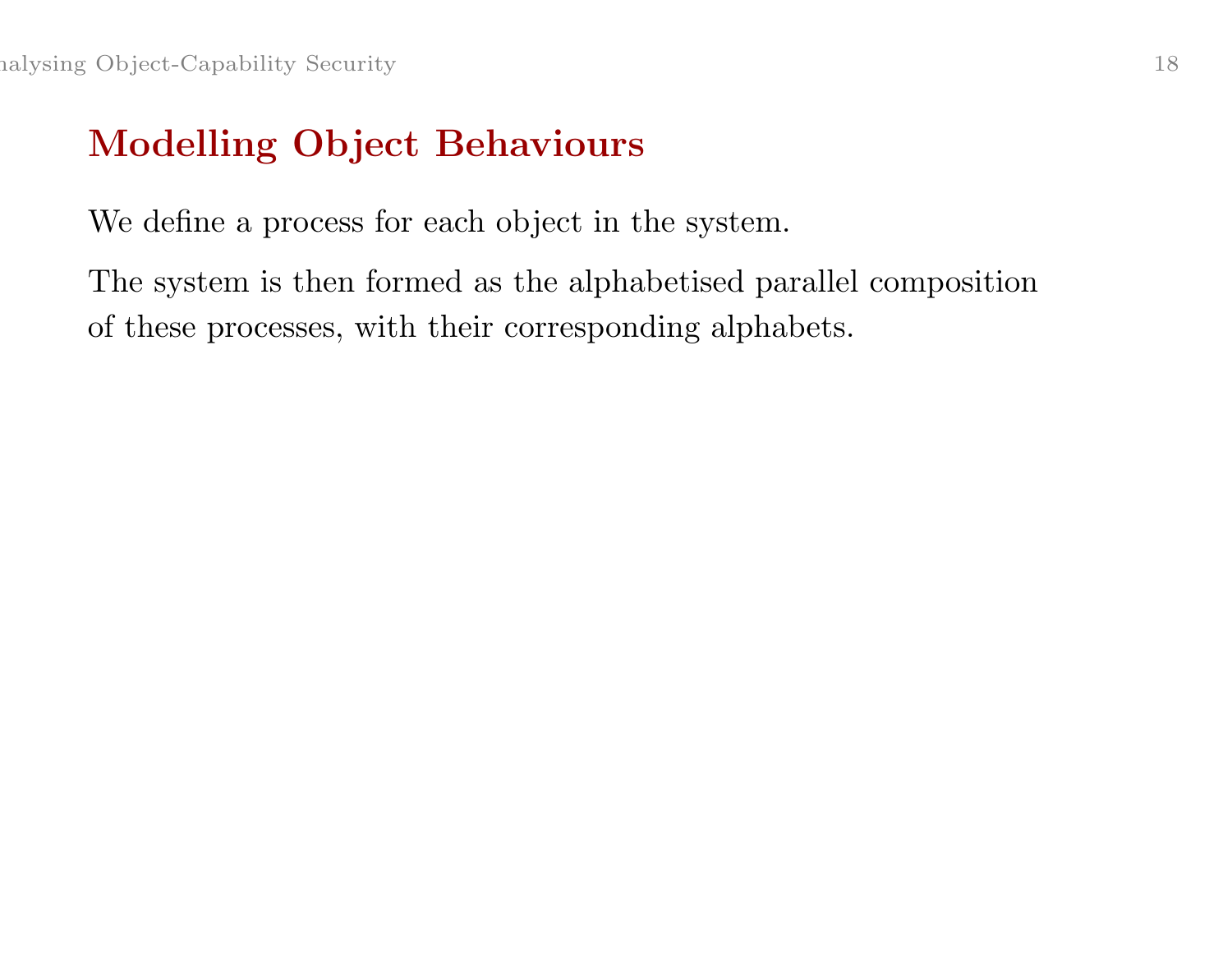# Modelling <sup>a</sup> Membrane

Example To keep the system finite-state, <sup>a</sup> membrane aggregates its own behaviour as well as that of all of its children.

When wrapping a capability, c, the membrane returns a capability to itself, rather than to <sup>a</sup> new child membrane object.

Next time it is invoked, it offers the choice of forwarding the invocation to <sup>c</sup>, as well as to those objects it was wrapping previously.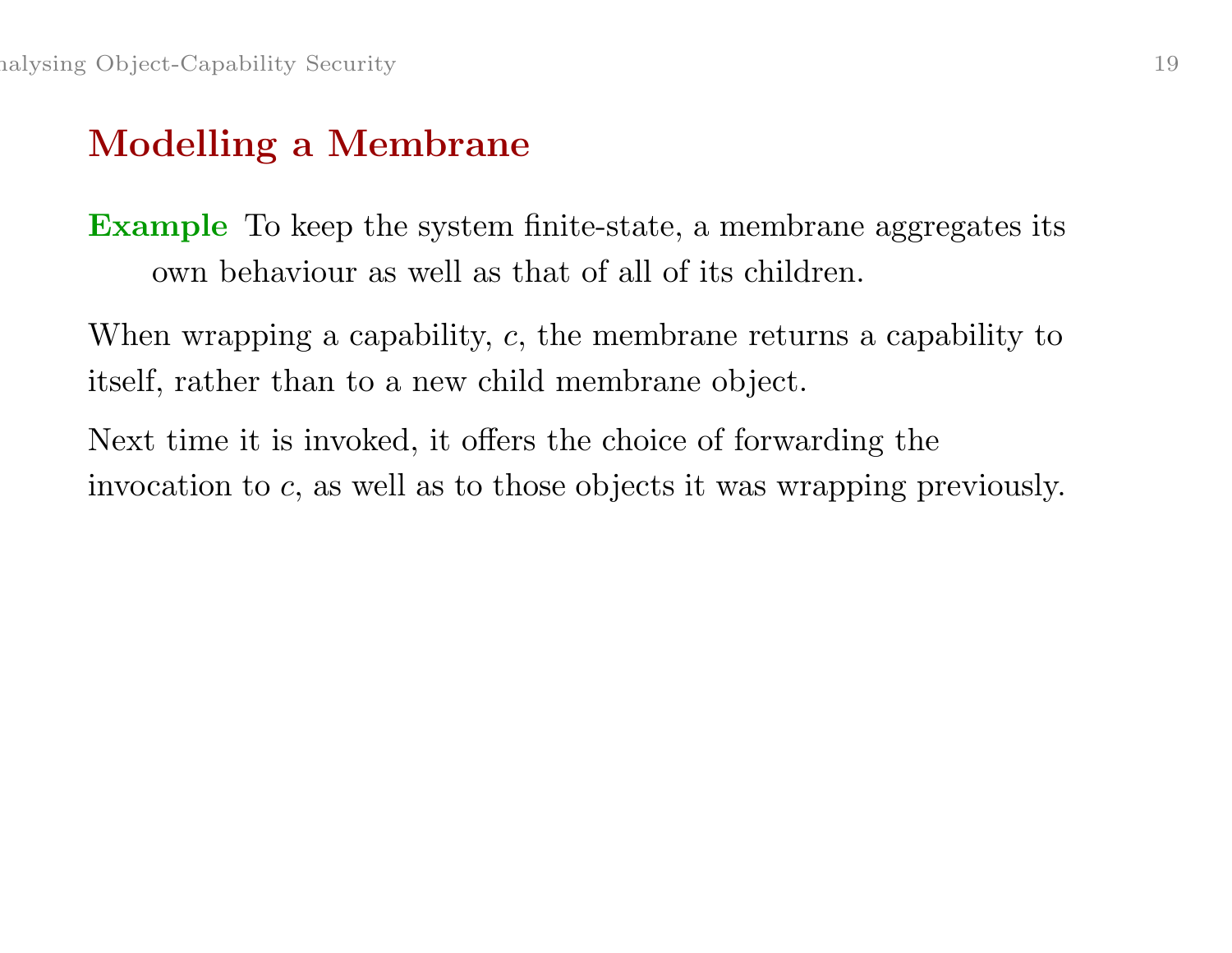# Modelling Objects Exhibiting Maximum Possible Behaviour

- **Example** Objects such as Alice, Bob and Carol from the *Membrane* example.
- Representation differs between OCap OSs and languages, since each kind of system <sup>p</sup>laces different constraints on the allowed behaviour of objects within it.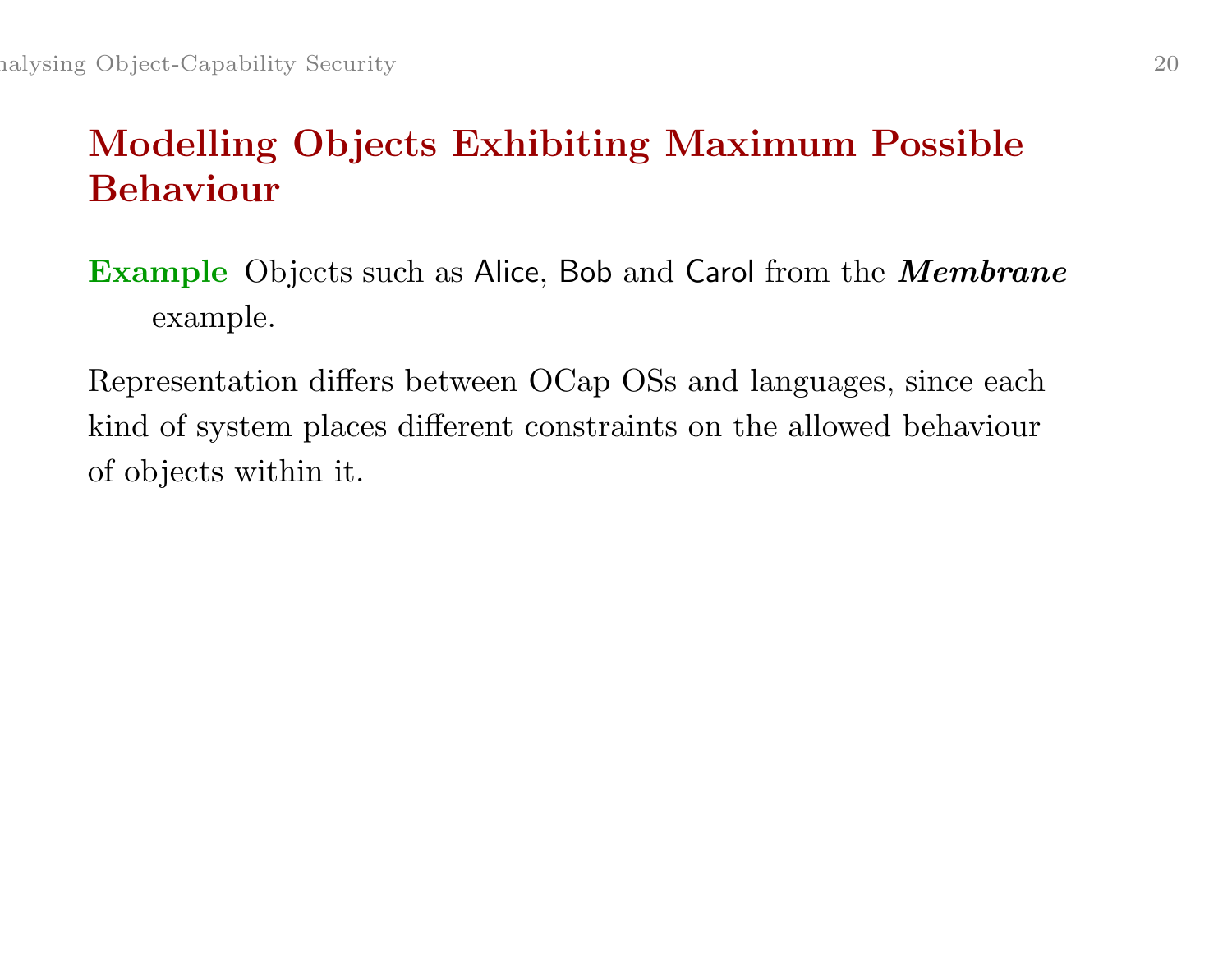#### Maximum Behaviour in an OCap OS

An untrusted object in an OCap OS may invoke any of its capabilities, passing any argument it has access to at any time. It need not wait for <sup>a</sup> response before invoking another capability.

May also choose to block waiting for an invocation, at which point it receives the capability contained in the invocation as well as <sup>a</sup> capability to the sender which can be used later to send back <sup>a</sup> reply.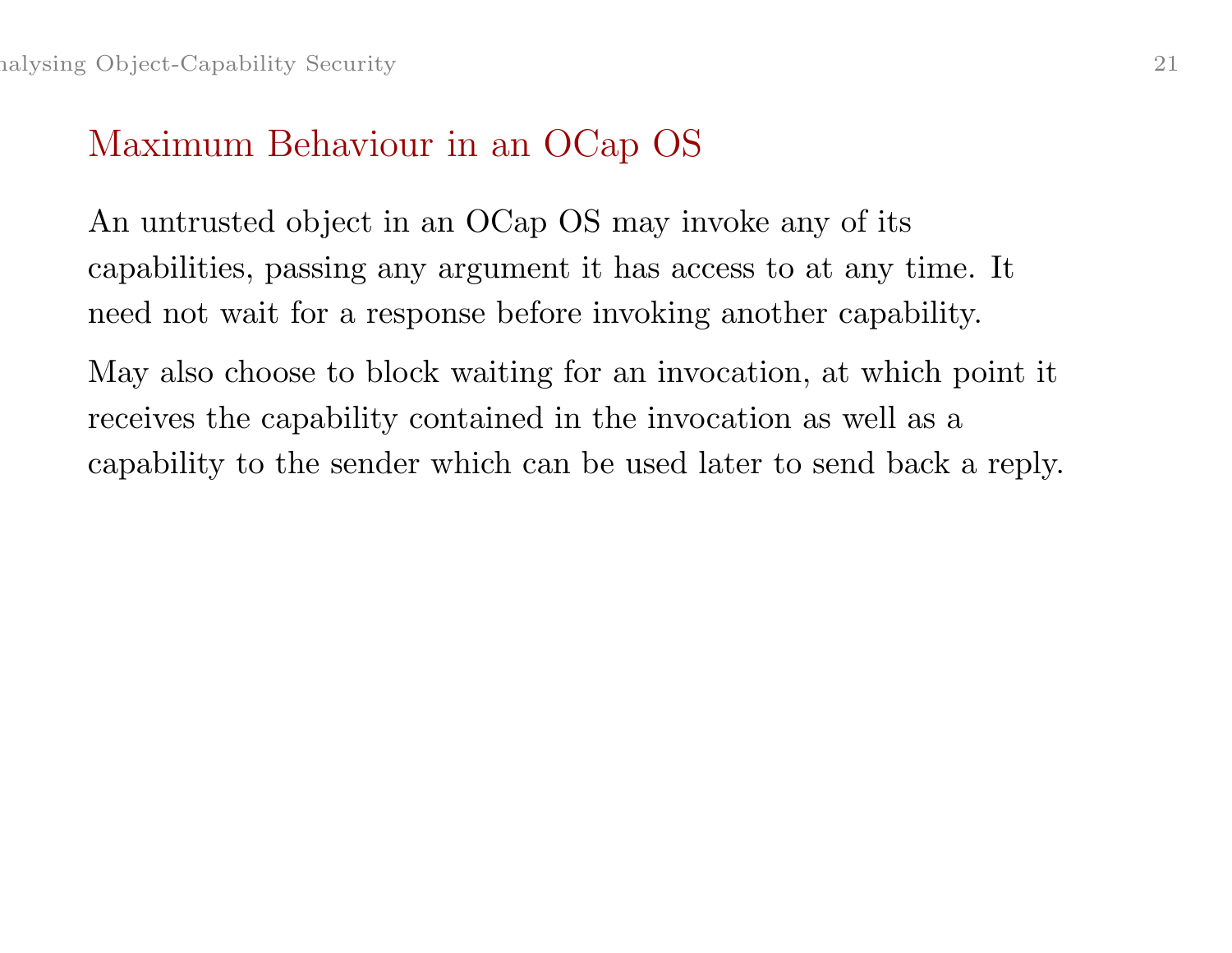#### Maximum Behaviour in an OCap Language

Active An object in an OCap language is active precisely when one of its methods is currently being executed and is inactive otherwise.

Only one object is ever active at <sup>a</sup> time.

An object that is inactive waits to be invoked, at which point it obtains whatever capability may have been passed with the invocation, as well as <sup>a</sup> capability to the invoker that it can use later to respond to the invocation.

Once invoked, the object becomes active.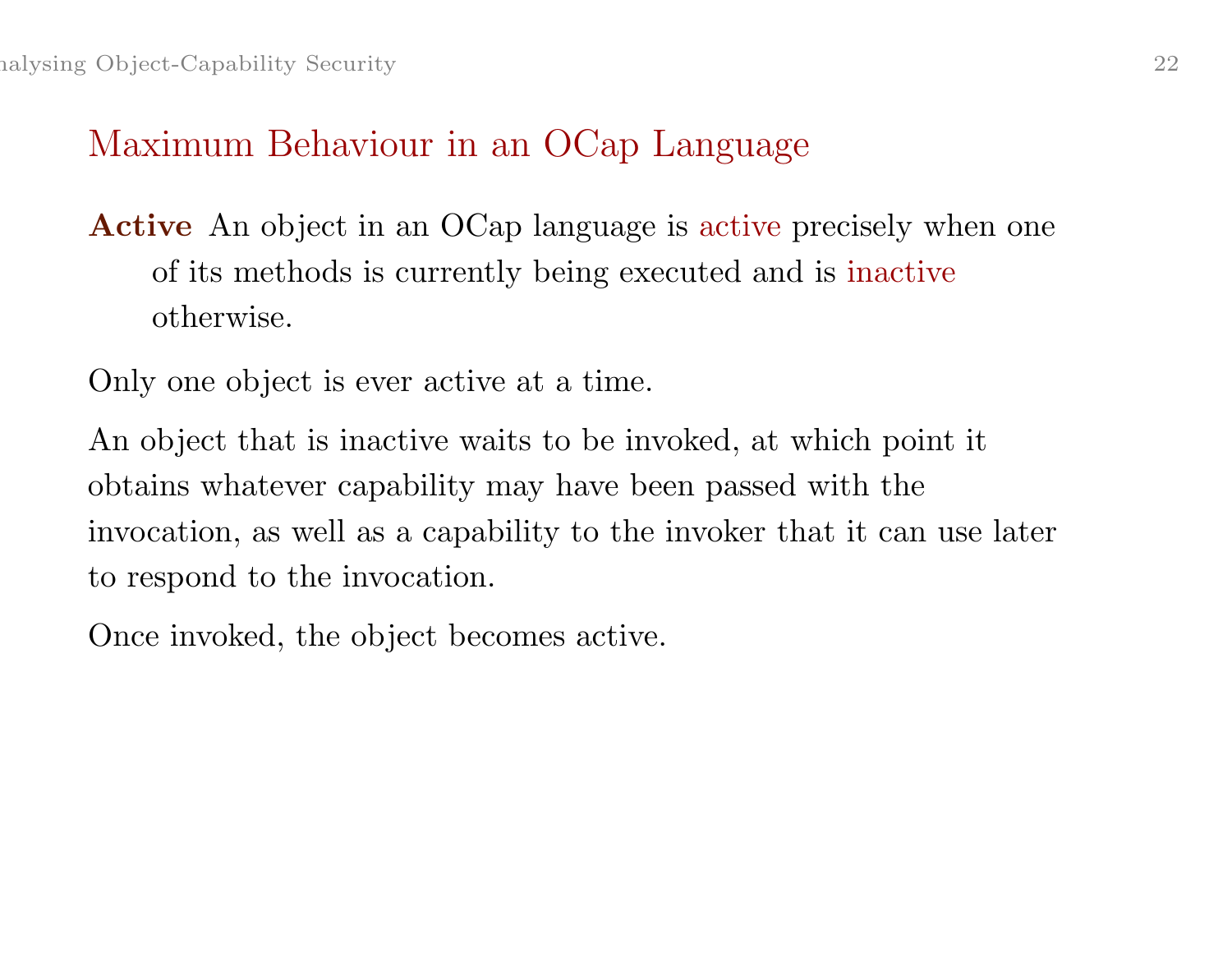An object that is active can choose to invoke any of its capabilities and pass any argument it has access to. After doing so, it becomes inactive.

Note that this model is very permissive and allows behaviours that would be impossible in languages like Caja that enforce strict call-return semantics.

We choose not to model strict call-return semantics as this would involve modelling the call-stack. This is not only tedious but also prevents our systems from being finite-state without imposing artificially low limits on the maximum size of the stack.

If <sup>a</sup> pattern is "broken" by an impossible behaviour, we can further restrict the model to disallow the impossible behaviour and repeat the test.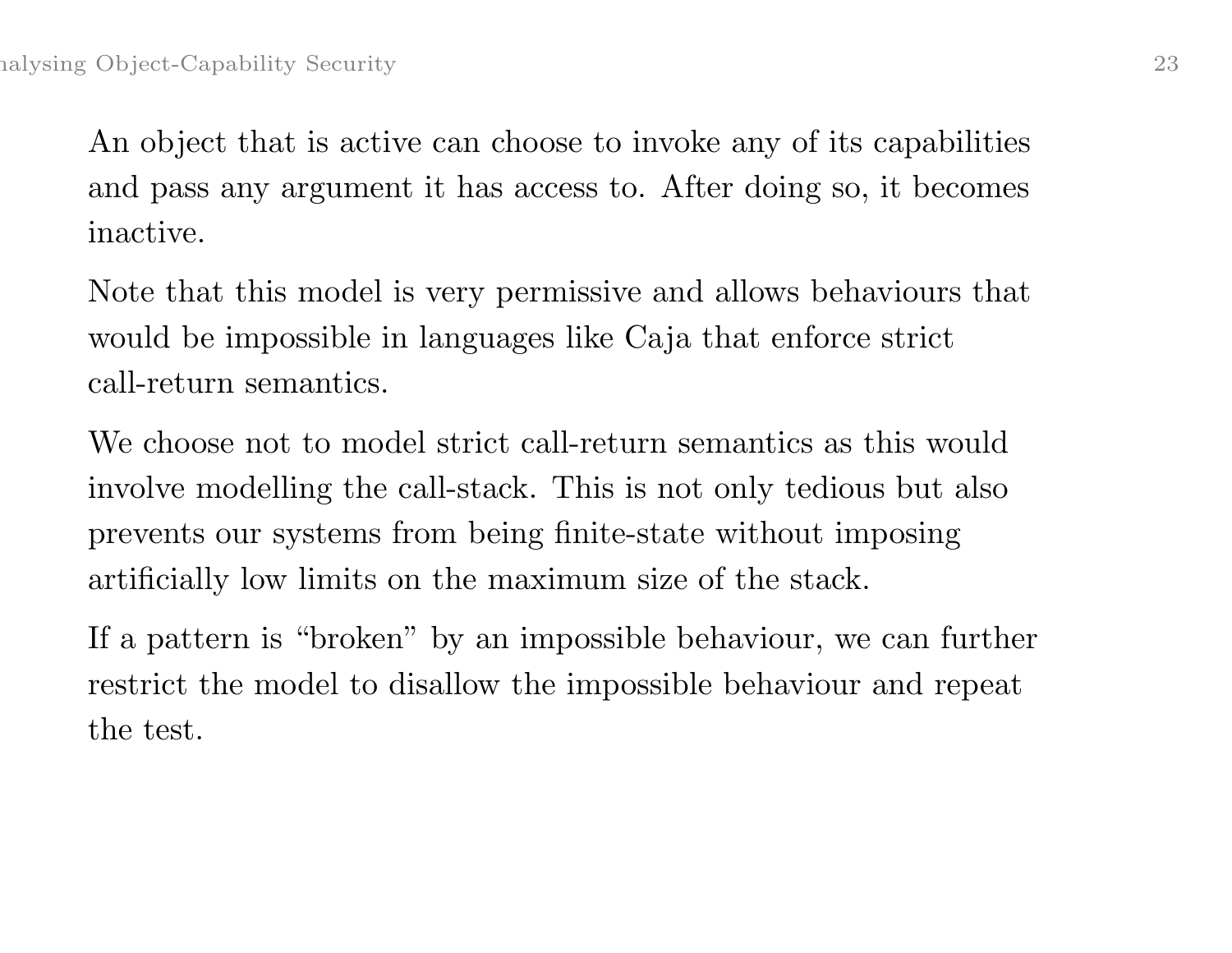# Analysing the Membrane pattern

We instantiate two systems,  $MSystem_{OS}$  and  $MSystem_{lang}$ , to represent this pattern in the contexts of an OCap OS and an OCap language, respectively.

In both cases, Alice, Bob and Carol are each initially given the capabilities {Alice,TheMembrane}, {Bob, Carol} and {Carol}, respectively.

TheMembrane is initially given <sup>a</sup> capabilities to itself and to Bob, and Bob is set as its initial target.

Alice is the object that is initially active  $MSystem_{lang}$ .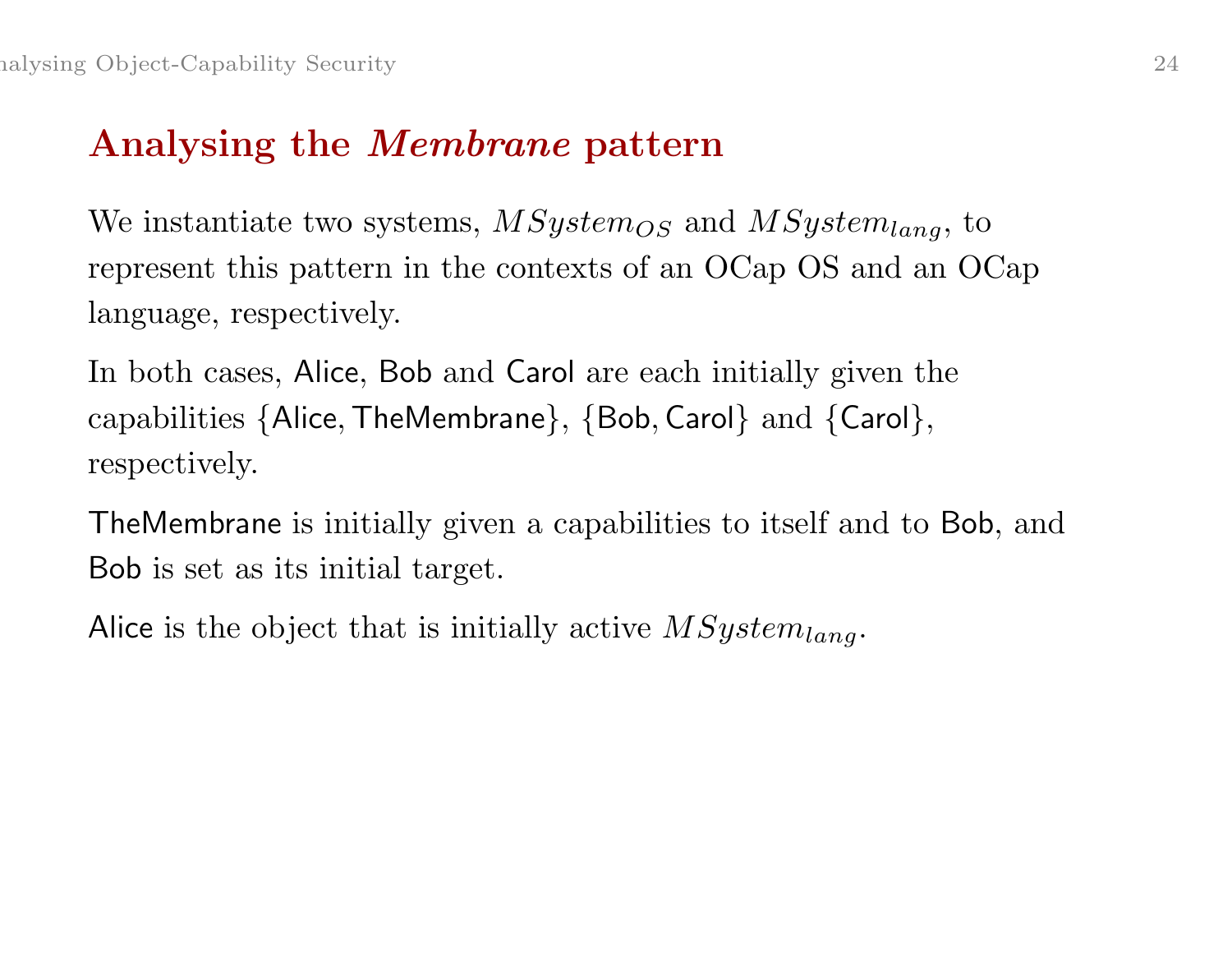One obvious property to test is whether Alice can obtain <sup>a</sup> capability to Bob or Carol.

If this occurs, then the system will perform an event from  $A = \{ | \mathsf{Alice}.\mathsf{Bob},\mathsf{Alice}.\mathsf{Carol} | \}.$ 

A system, System, performs no such event if

 $CHAOS_{\Sigma-A} \sqsubseteq_T System$ .

FDR indicates that this property holds for both  $MSystem_{OS}$  and  $MSystem_{lang}.$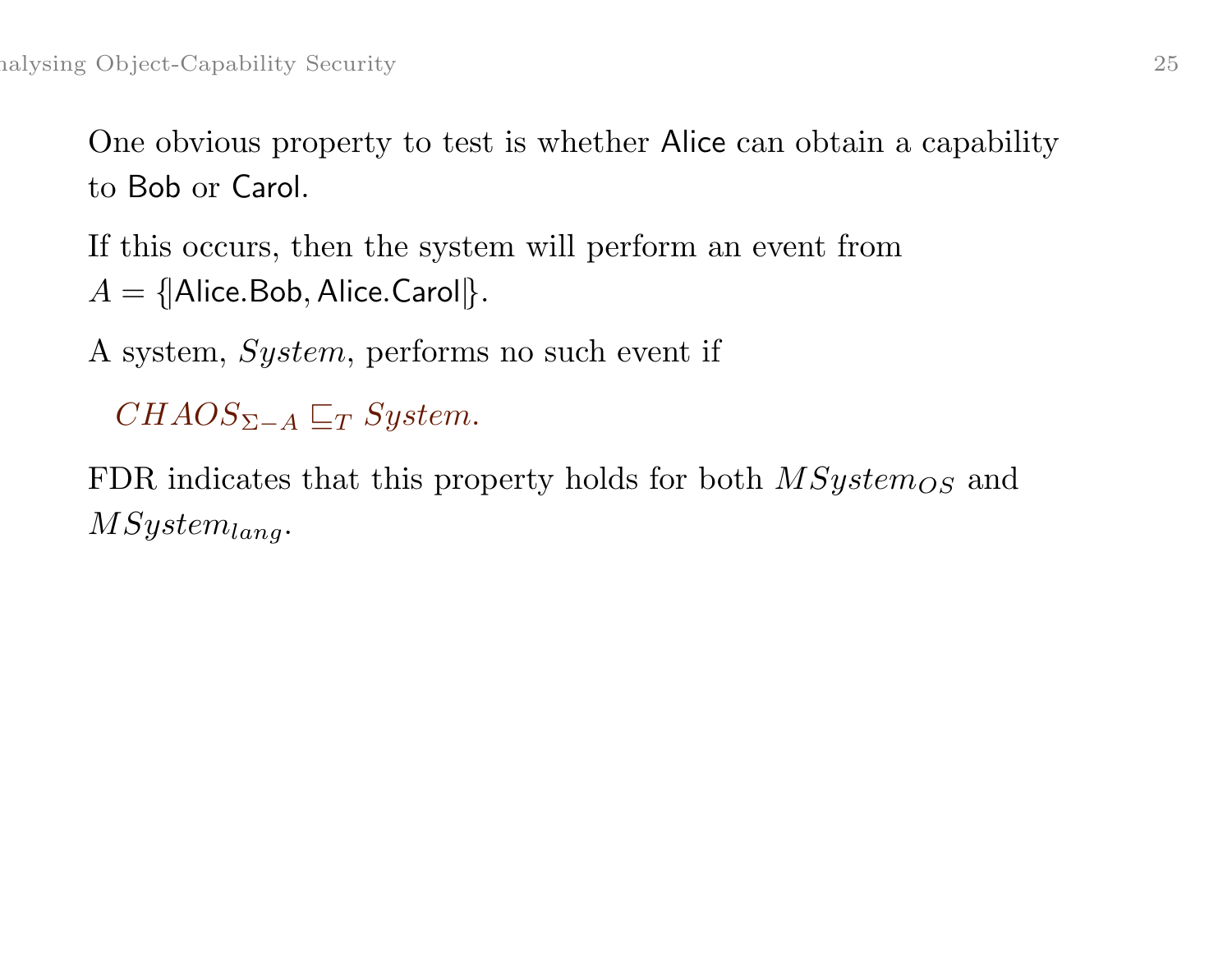# The RevocableMembrane pattern

Extends the **Membrane** pattern by incorporating the logic of the RevocableForwarder pattern.

Allows all capabilities obtained through the membrane to be revoked. Enforces transitive revocable access.

The membrane is enhanced to hold <sup>a</sup> capability to <sup>a</sup> bool object that contains <sup>a</sup> boolean value. Membrane forwards requests only if its bool contains <sup>a</sup> true value.

A corresponding revoker object holds <sup>a</sup> reference to the same bool. When invoked, it sets the value of the bool to false.

A membrane's children use the same bool as their parent. Hence, invoking the revoker causes all capabilities wrapped by the membrane to be revoked.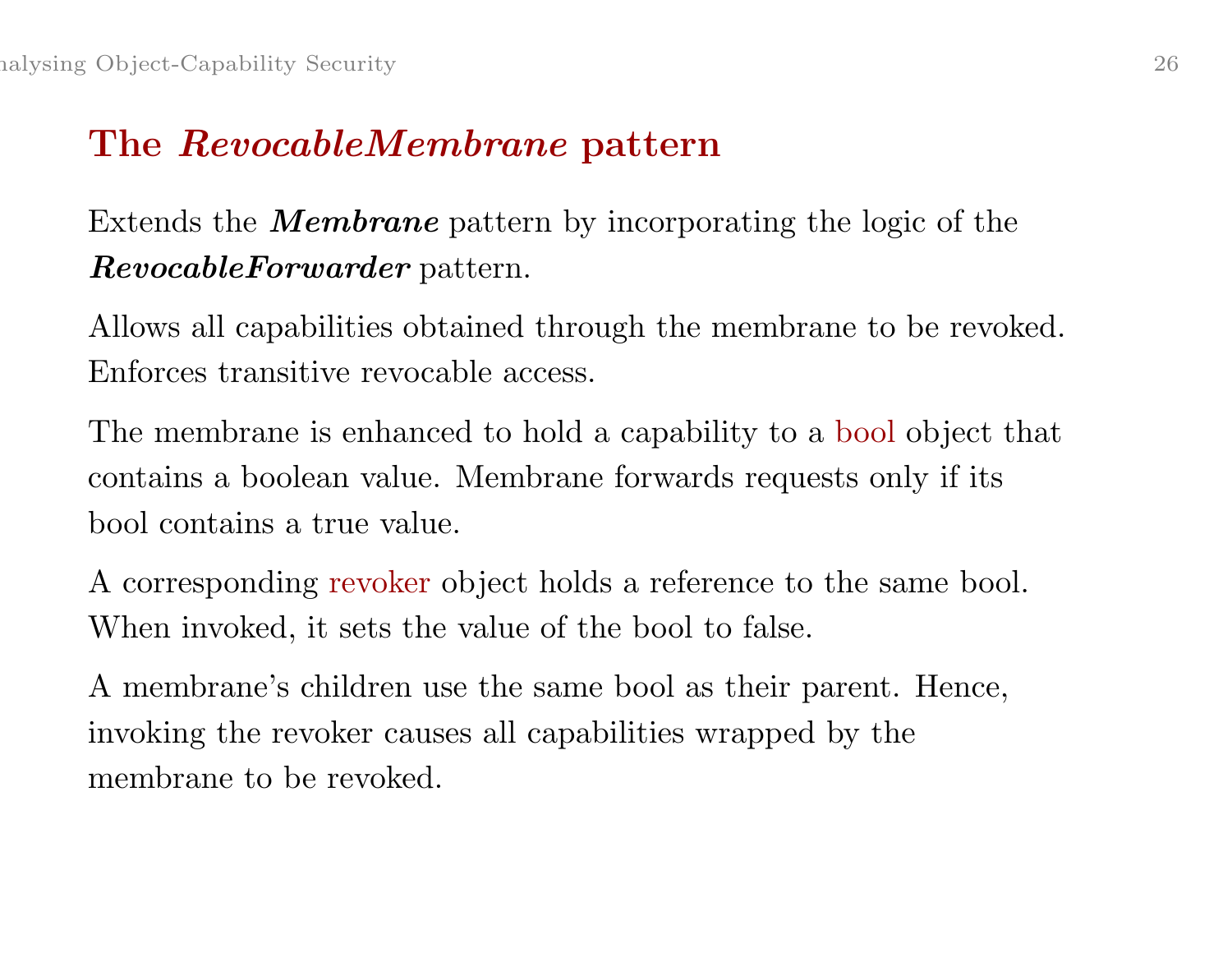#### Analysing the RevocableMembrane pattern

We base the instantiation of this pattern on those for the Membrane pattern.

We instantiate three objects, TheMembrane, TheBool and TheRevoker to represent this pattern.

Bob and Carol are instantiated as before. Alice is instantiated as before in each kind of system, except now she is also given <sup>a</sup> capability to TheRevoker.

The same properties hold for this pattern in each kind of system as do for the **Membrane** presented earlier.

We would also like to verify that it enforces revocation.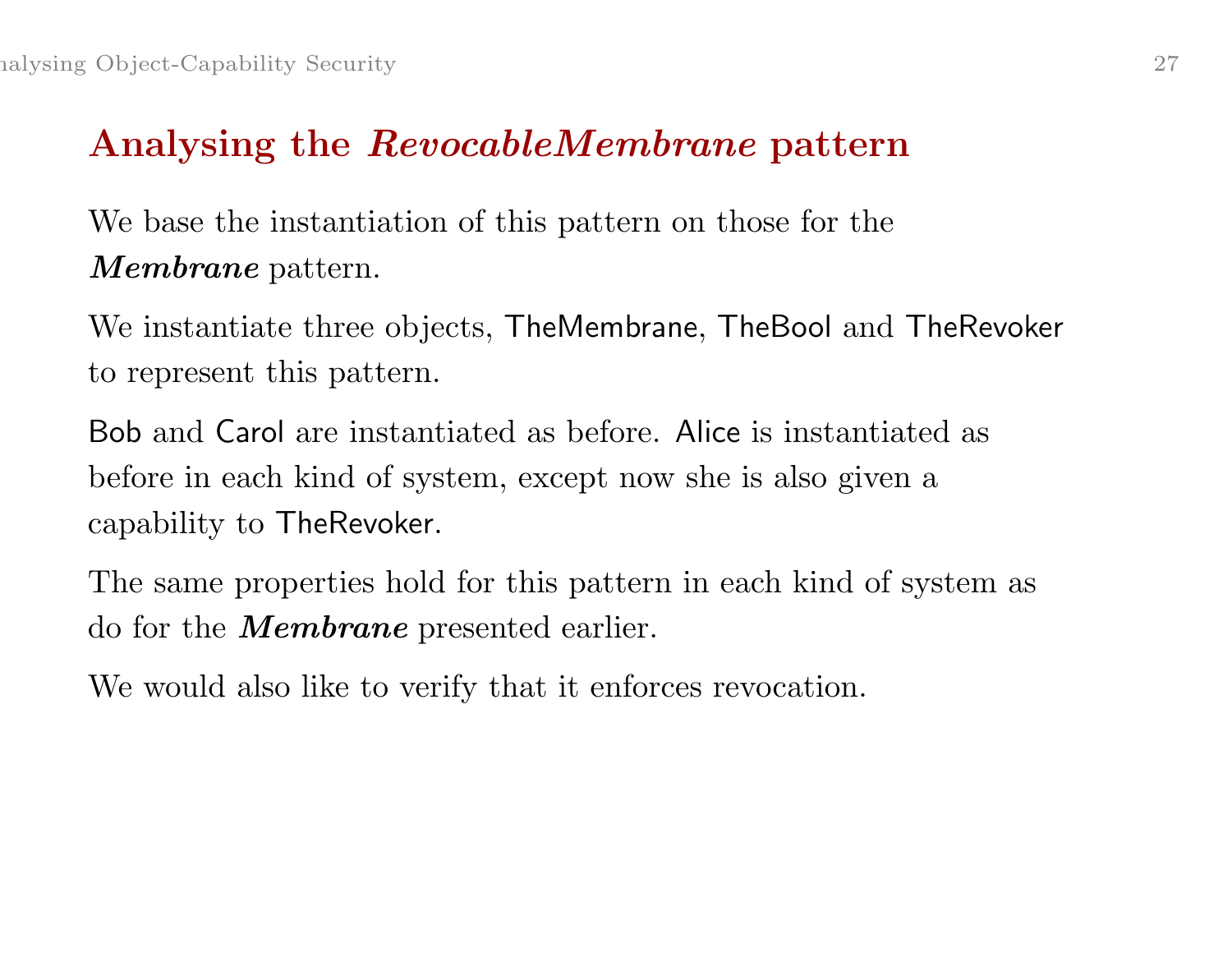# Verifying Revocation

Revocation holds if once TheRevoker has been invoked and this invocation has Returned, the TheMembrane can no longer Call Alice, Bob or Carol.

We can test this using a simple trace refinement (see the paper).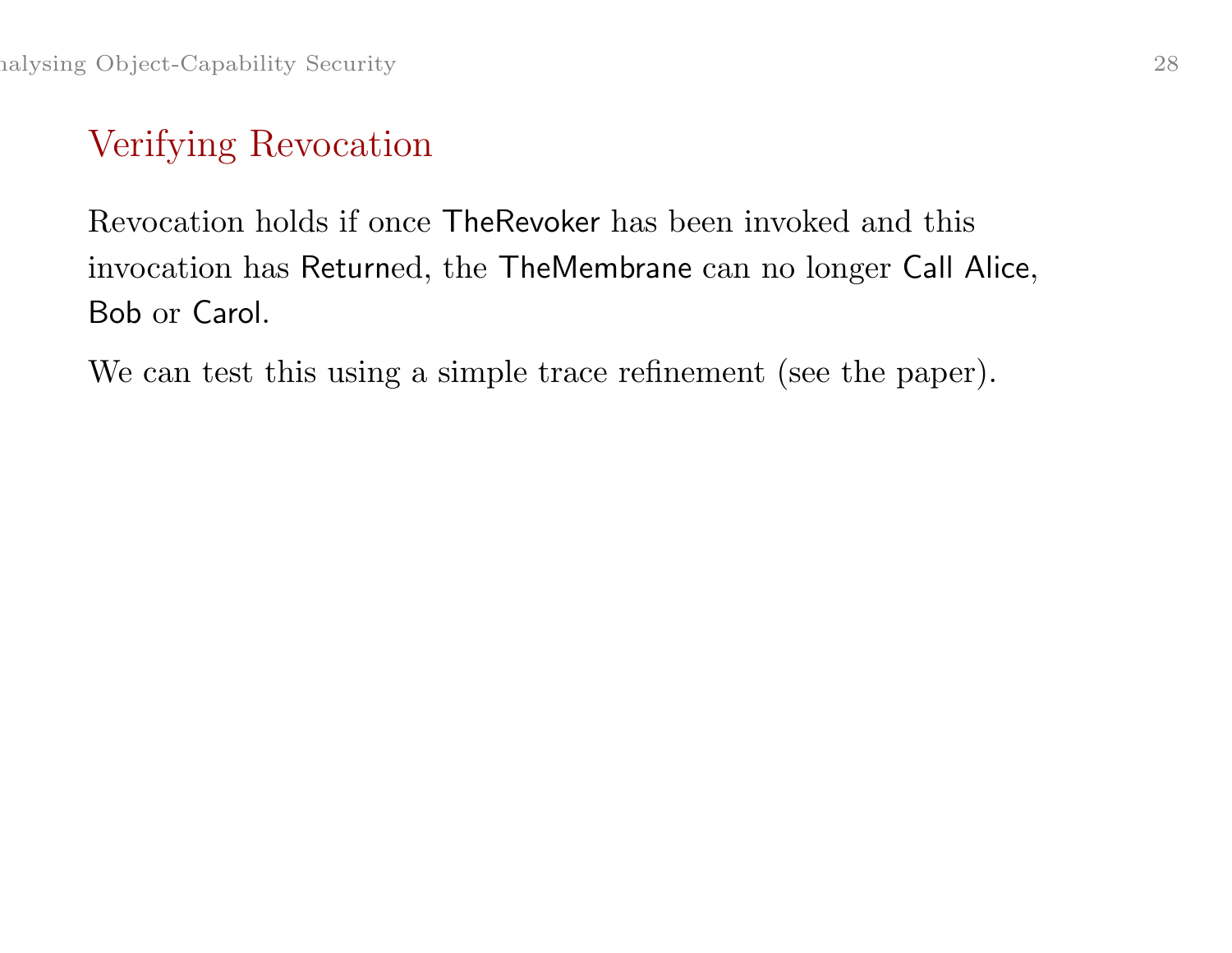FDR reveals that this holds for the language-based system but not for the system modelled in the OS context. It gives the following trace as <sup>a</sup> counter-example.

 $\langle$  Alice. TheMembrane. Call.null, TheMembrane. TheBool. Call.null, TheBool.TheMembrane.Return.TheBool, Alice.TheRevoker.Call.null, TheRevoker.TheBool.Call.TheBool, TheBool.TheRevoker.Return.TheBool,  $The Revoler. Alice. Return. null, The Membrane. Bob. Call. null.$ 

TheMembrane checks TheBool, then TheRevoker alters its value and returns, after which TheMembrane Call<sup>s</sup> Bob since TheBool was true when TheMembrane checked it.

This is an example of <sup>a</sup> race condition that exhibits itself as <sup>a</sup> time-of-check-time-of-use (TOCTOU) vulnerability.

It shows that patterns can exhibit subtle differences in behaviour when moved from the language environment into OCap OSs, due to the greater level of concurrency they allow.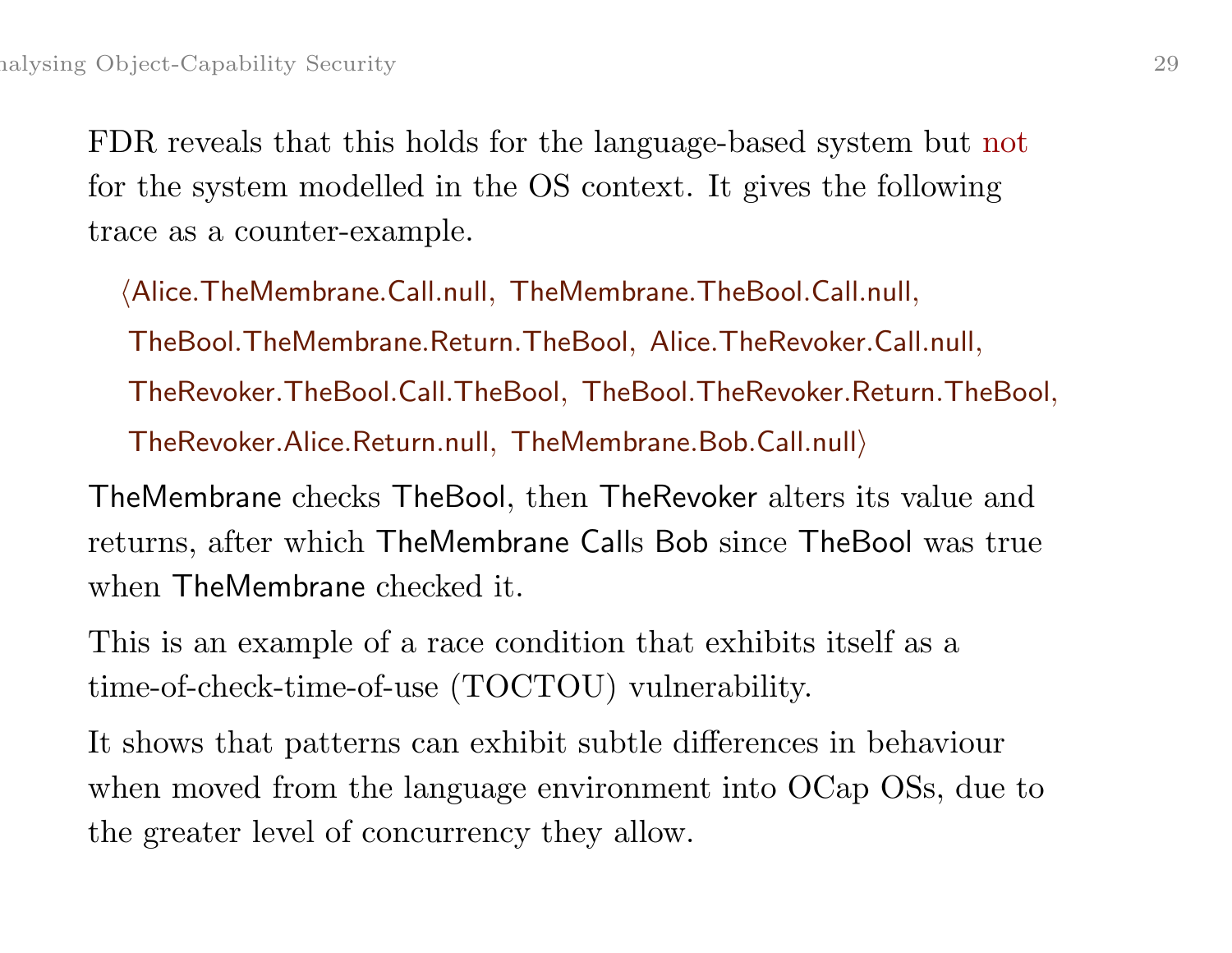#### The *Sealer-Unsealer* pattern

Used to create two corresponding objects, <sup>a</sup> sealer and an unsealer.

The sealer can be invoked with a message containing a capability, c, at which point it returns a new "inert" capability  $c'$ .

An object that possesses the unsealer can invoke it, passing  $c'$ , at which point it will return the original capability, c.

Many implementations of this pattern have appeared in both OCap languages, like E and Caja, and OCap OSs like KeyKOS.

Allows one to transport <sup>a</sup> sensitive capability, <sup>c</sup>, via an untrusted intermediary in the form of the innocuous capability  $c'$ .

We consider <sup>a</sup> particular implementation developed for OCap languages to verify its properties and see whether they hold when it is moved to the context of OCap OSs.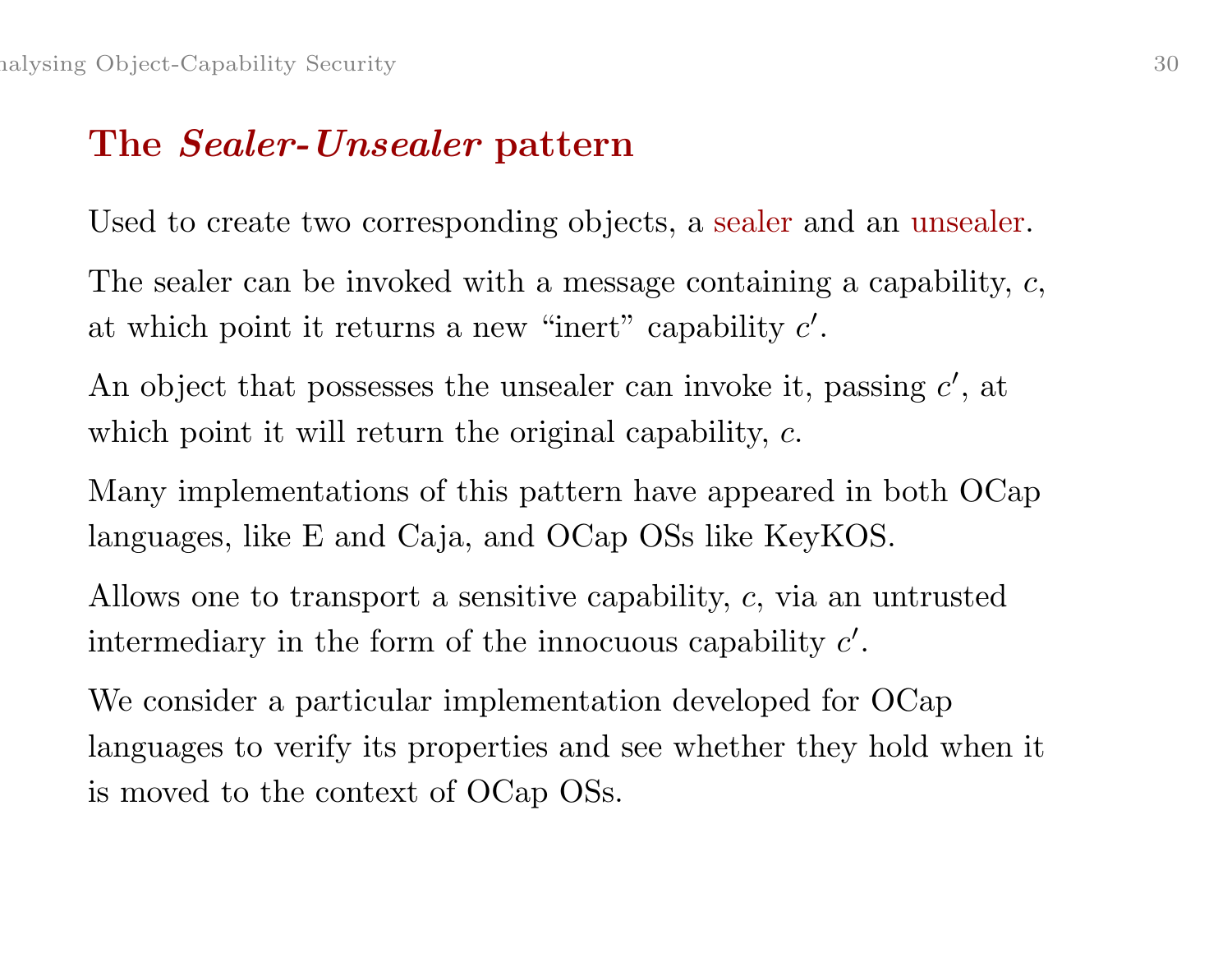#### The *Sealer-Unsealer* implementation

Each sealer and unsealer have access to <sup>a</sup> common object, called <sup>a</sup> slot, that can store <sup>a</sup> single capability.

When the sealer is invoked with a capability,  $c$ , it creates a new object called a box. It gives the box  $c$  and a capability to the slot that is shared with the unsealer.

When invoked, the box places a copy of c into the slot.

When invoked with a potential box, the unsealer first clears the slot. It then invokes the potential box. If the box was created by the matching sealer, it will have access to the same slot as the unsealer.

Hence, once the invocation of the box returns, the slot should contain <sup>c</sup> if the box was sealed by the corresponding sealer. If the slot contains <sup>a</sup> capability, then the unsealer takes <sup>a</sup> copy of it and clears the slot before returning the capability.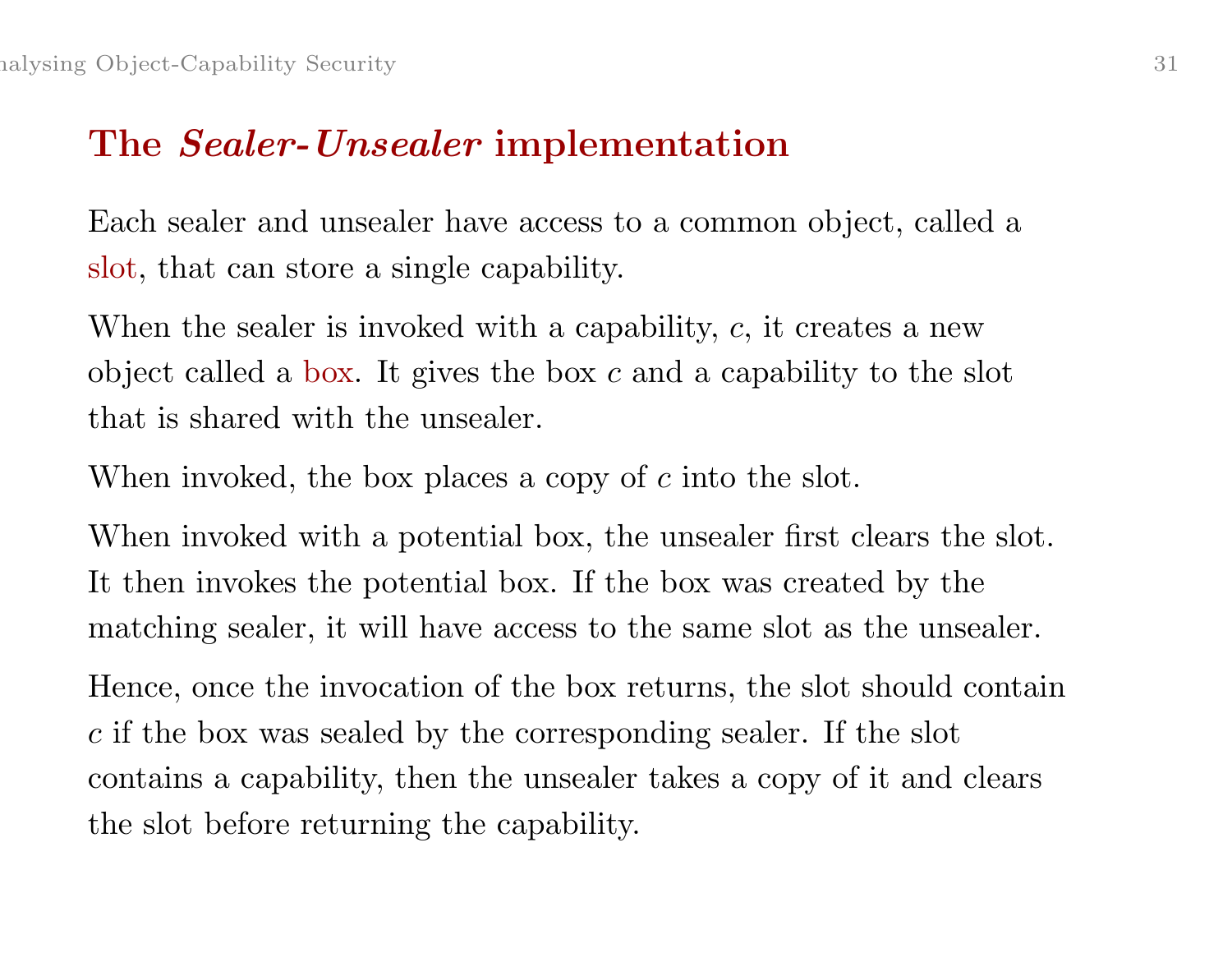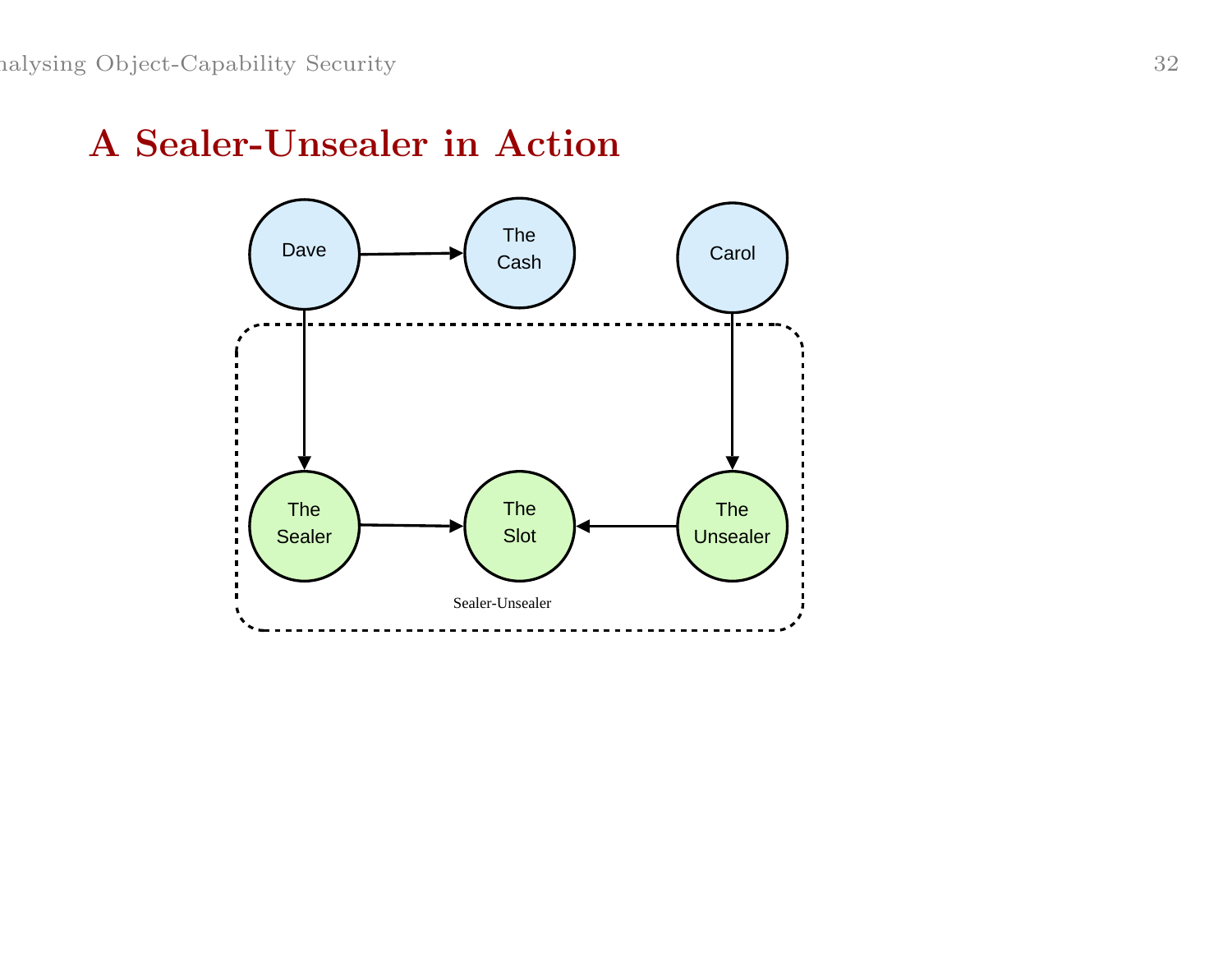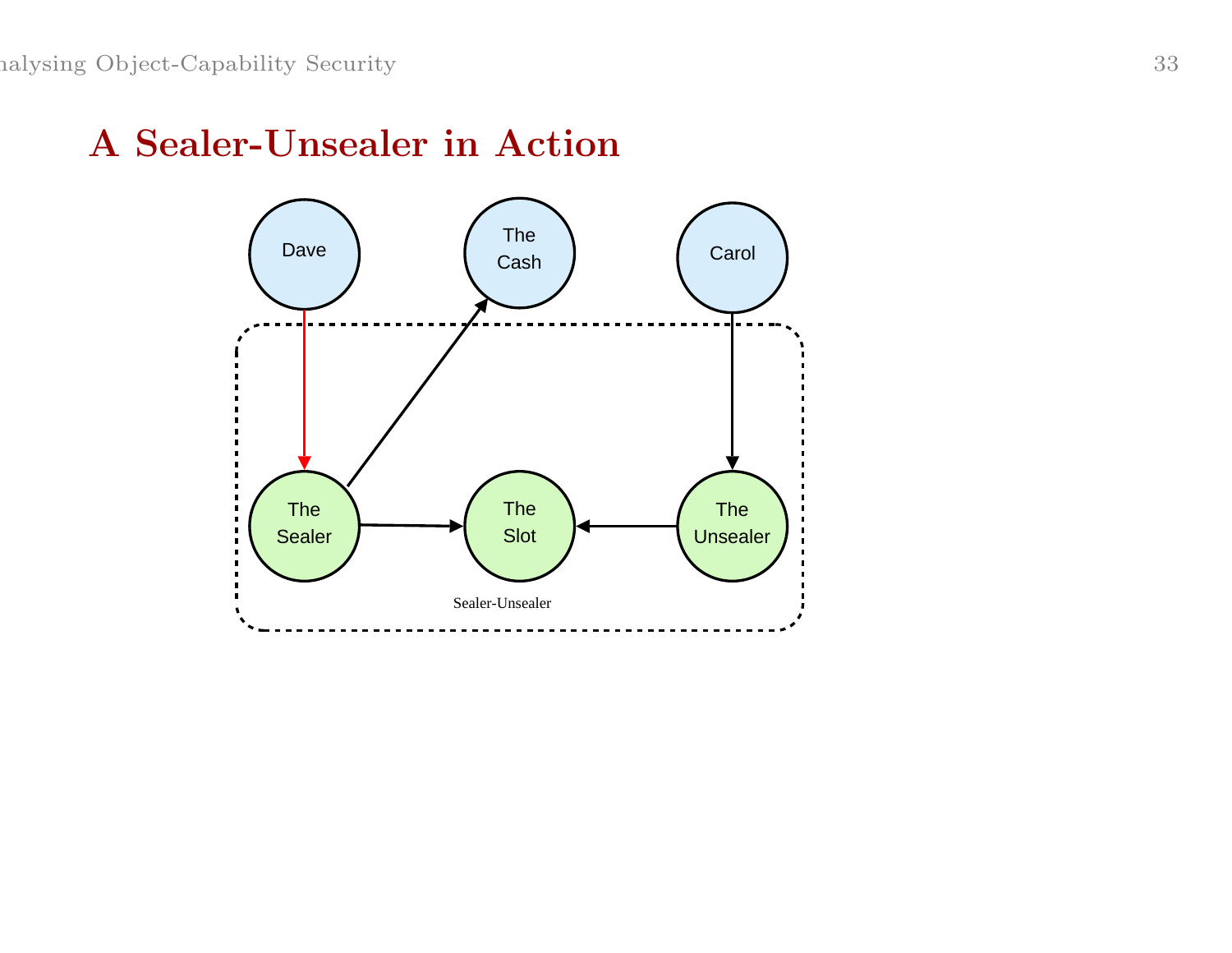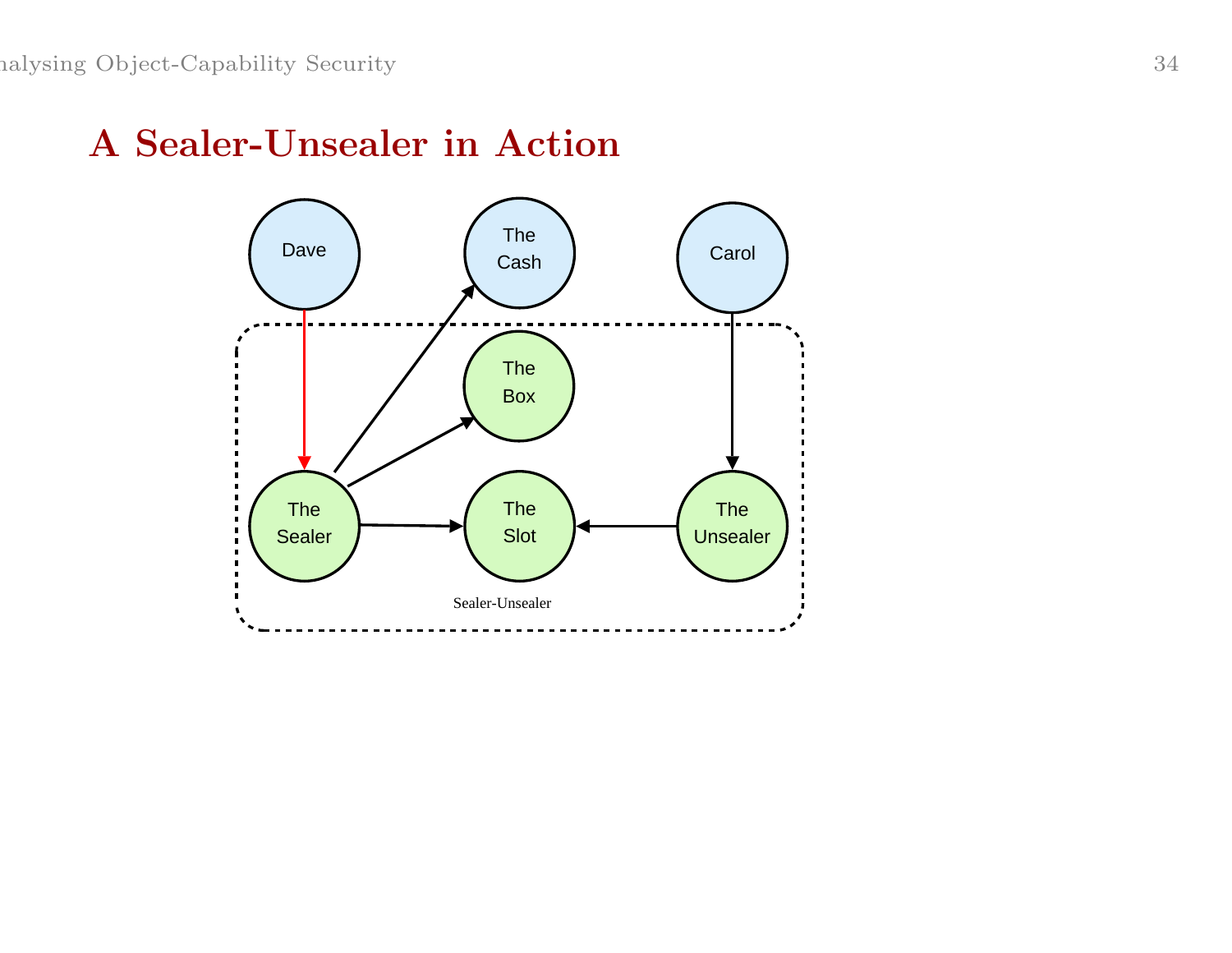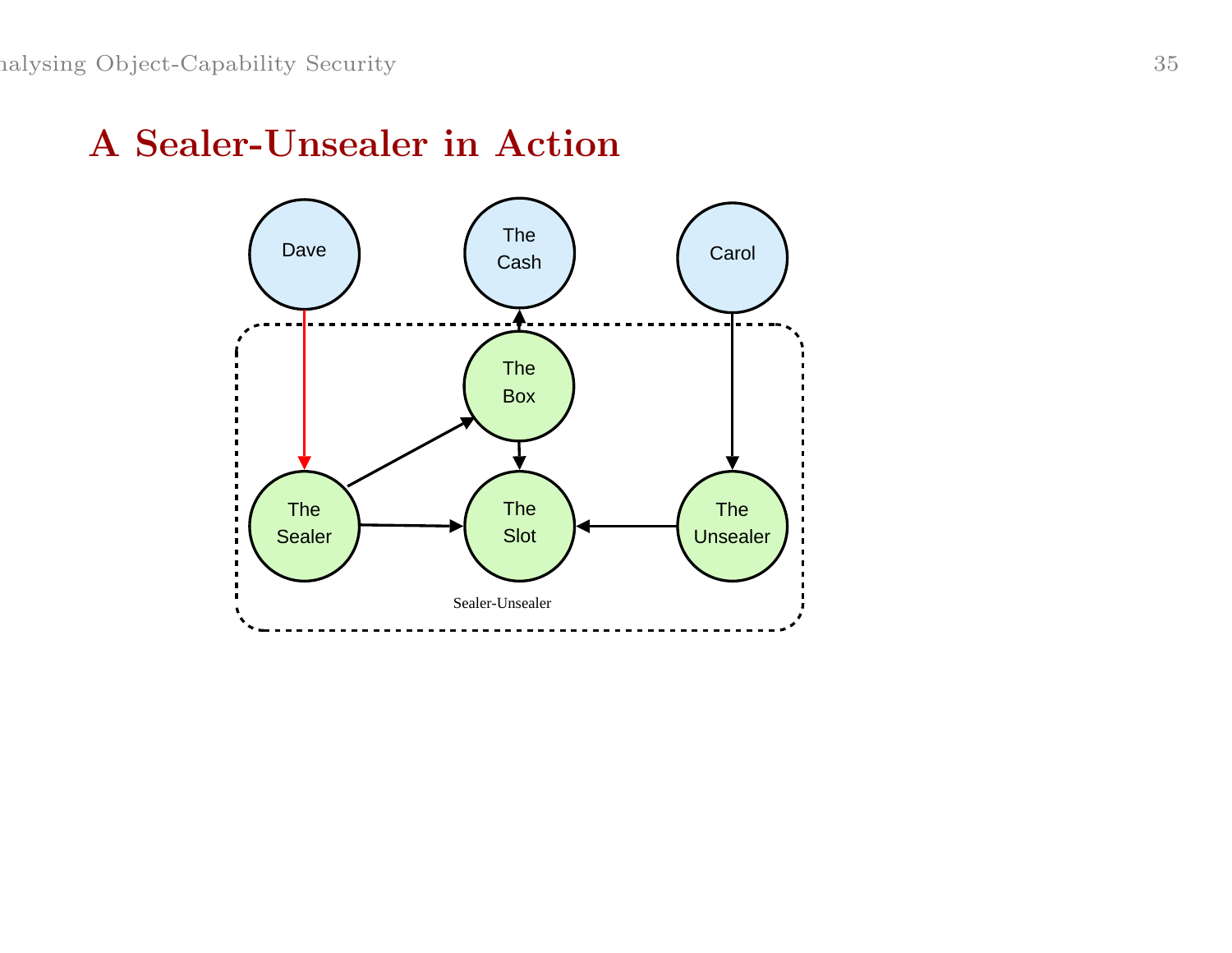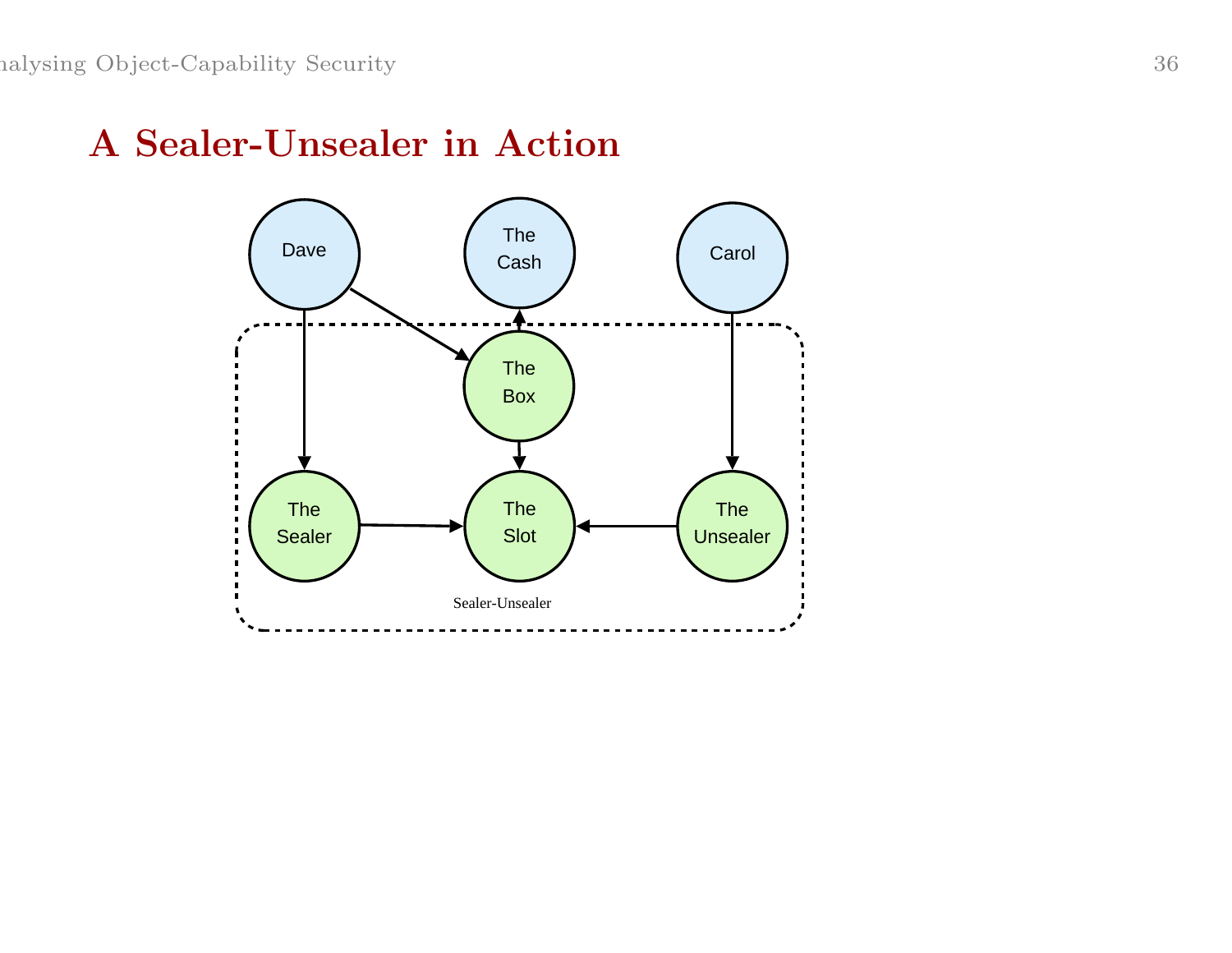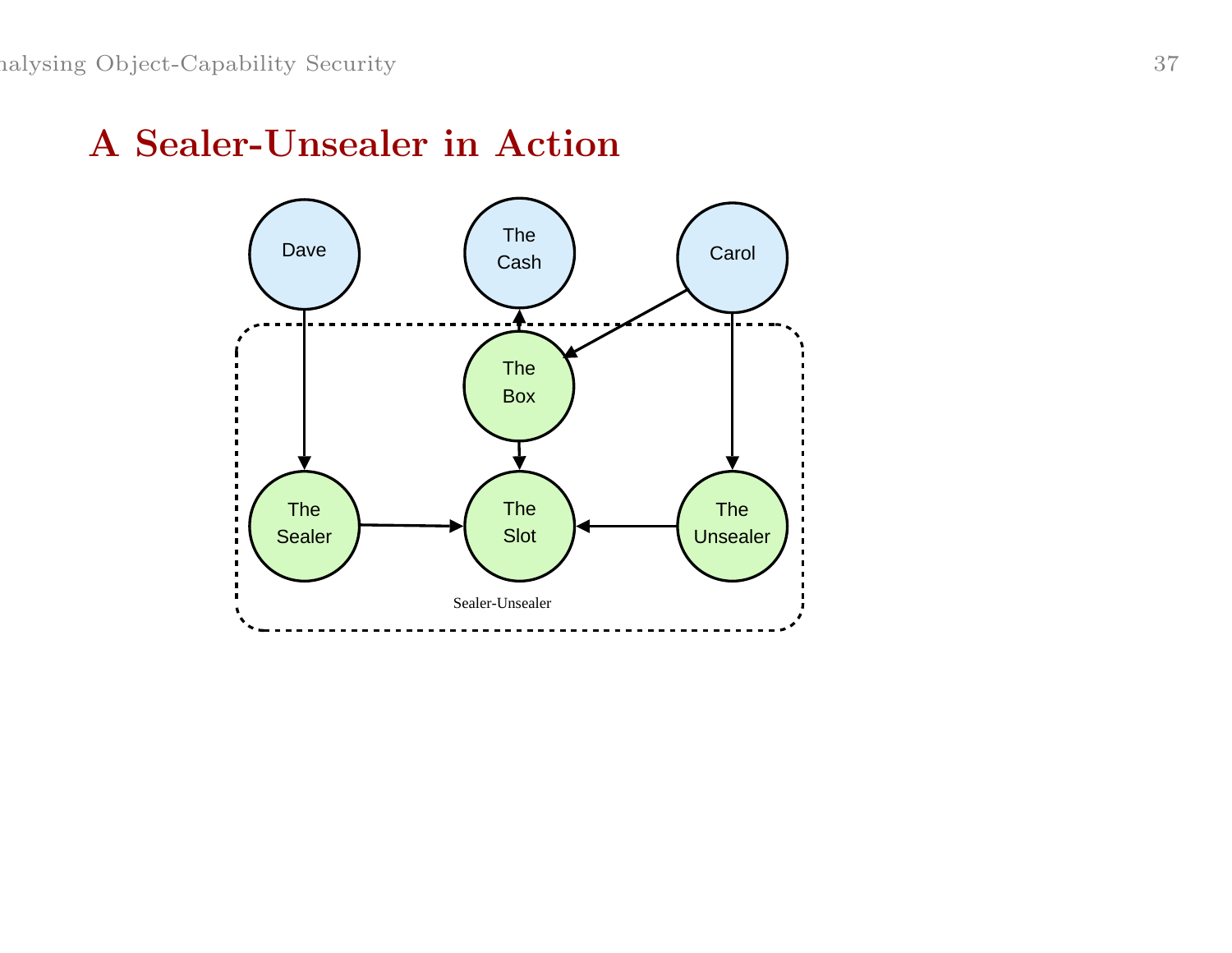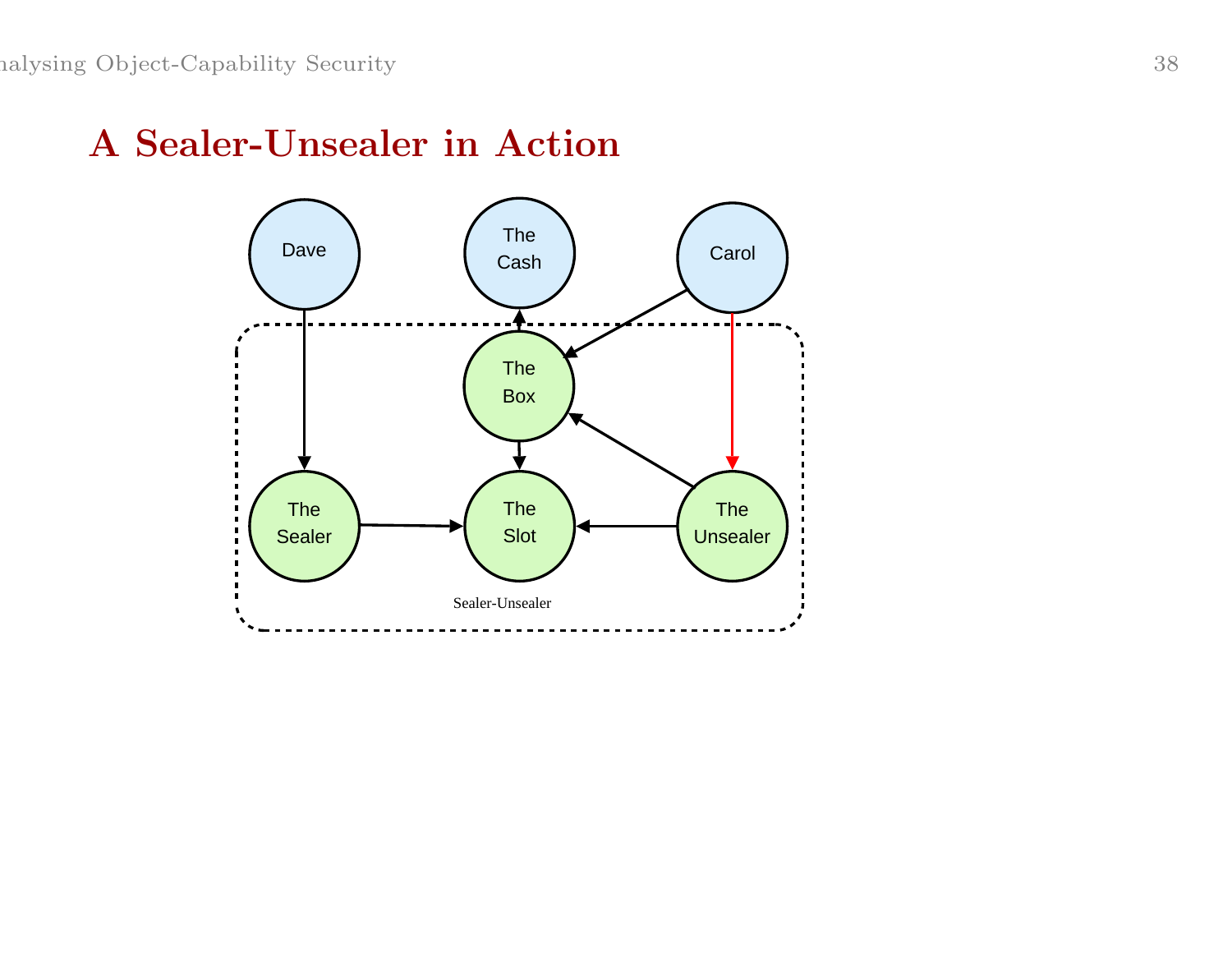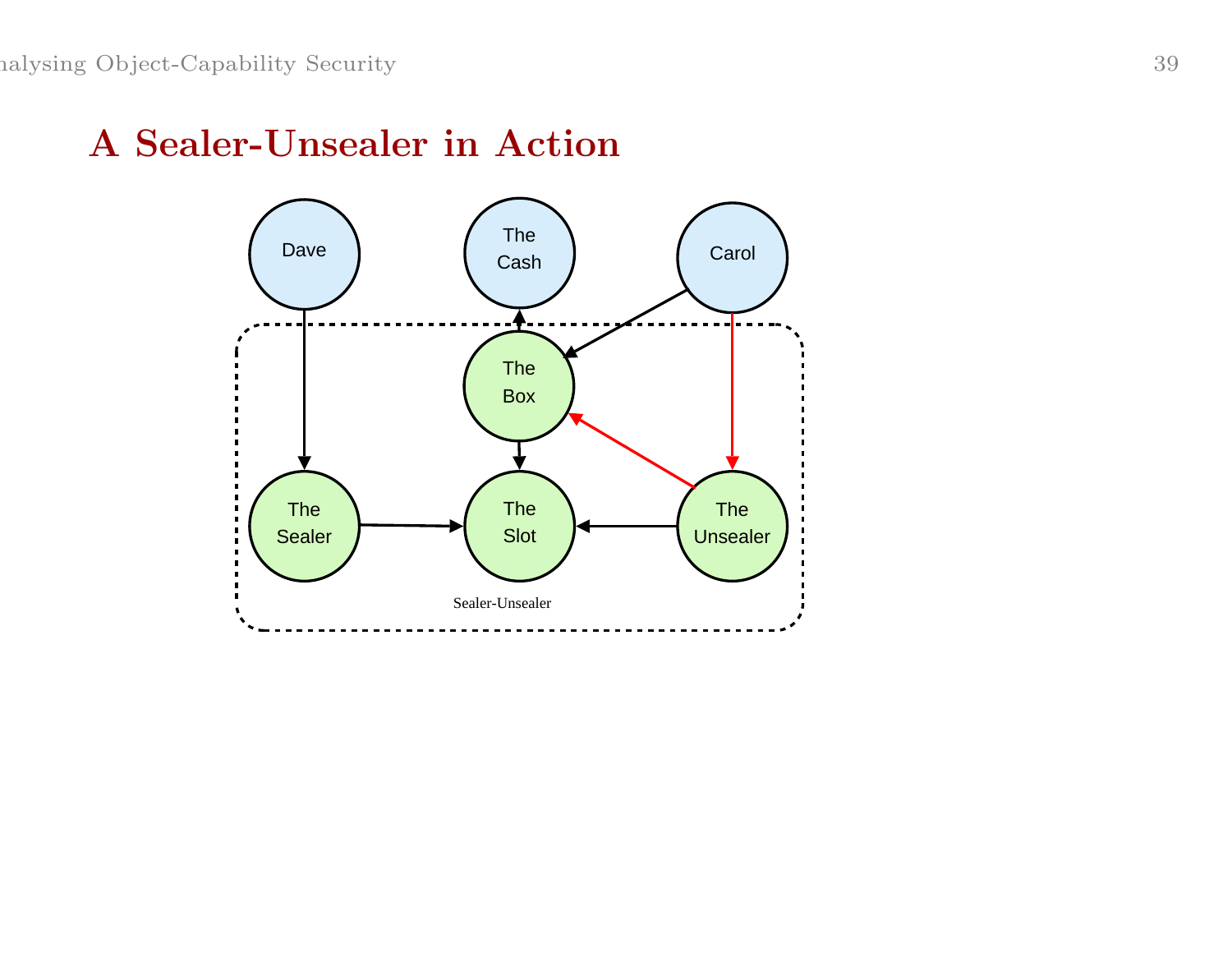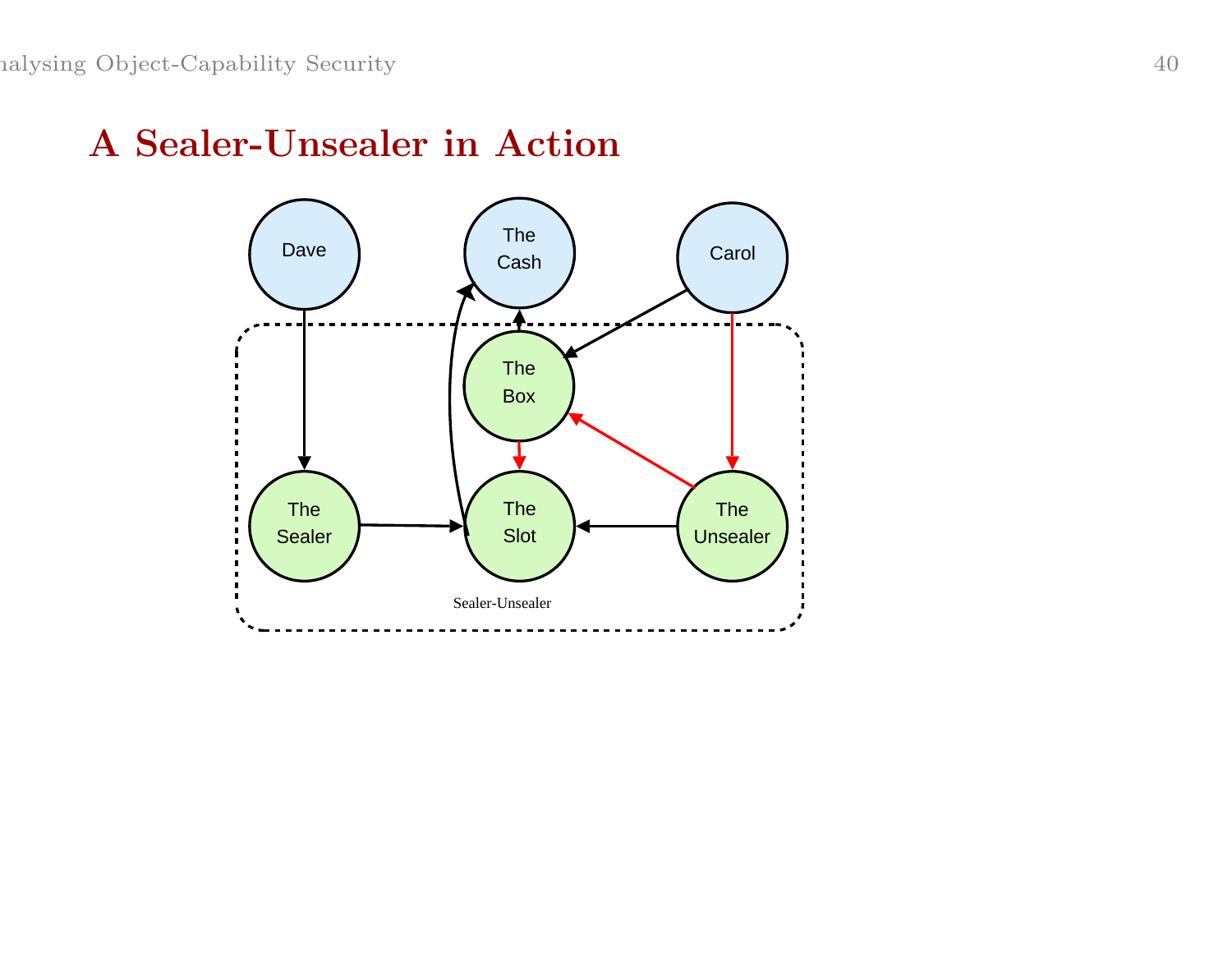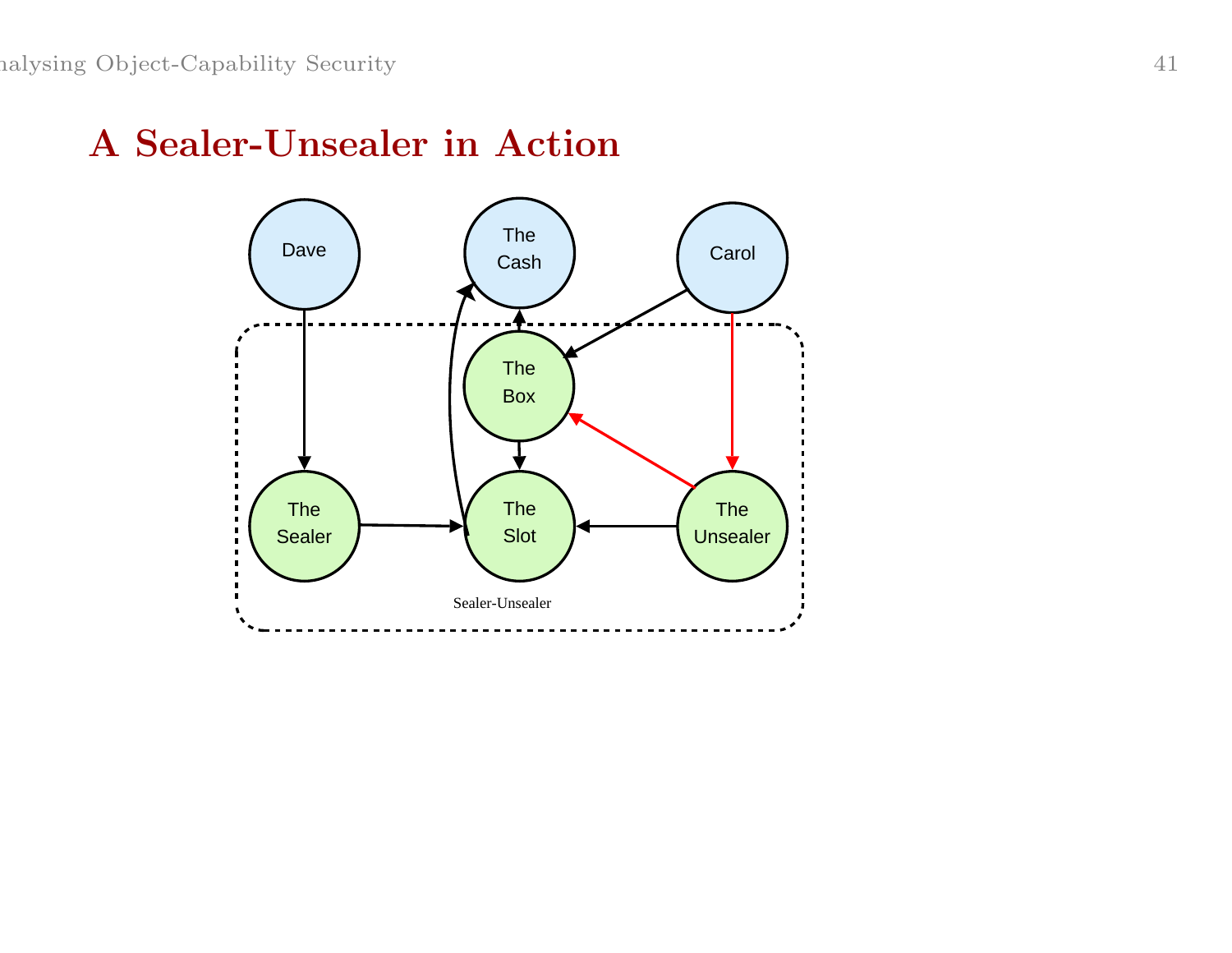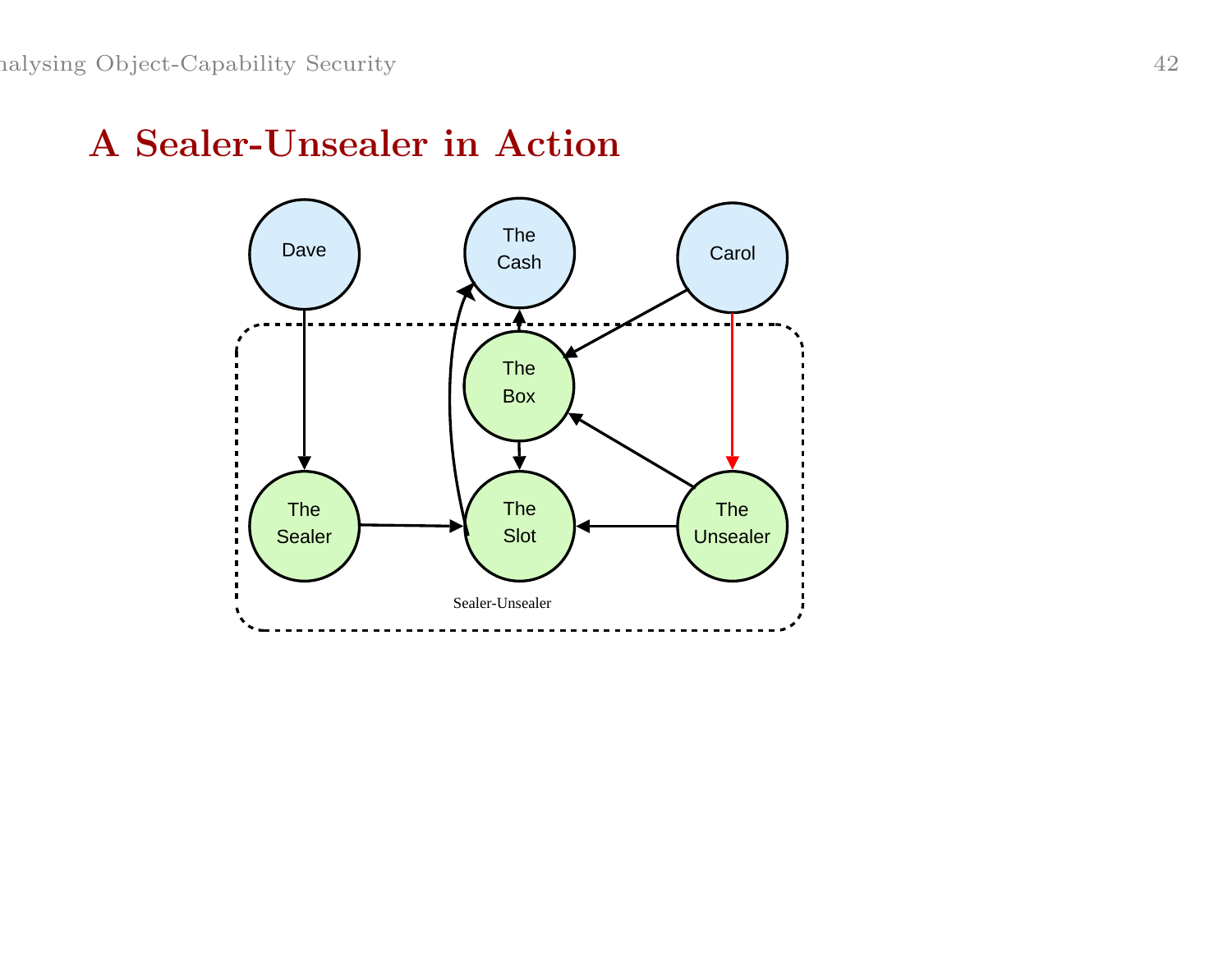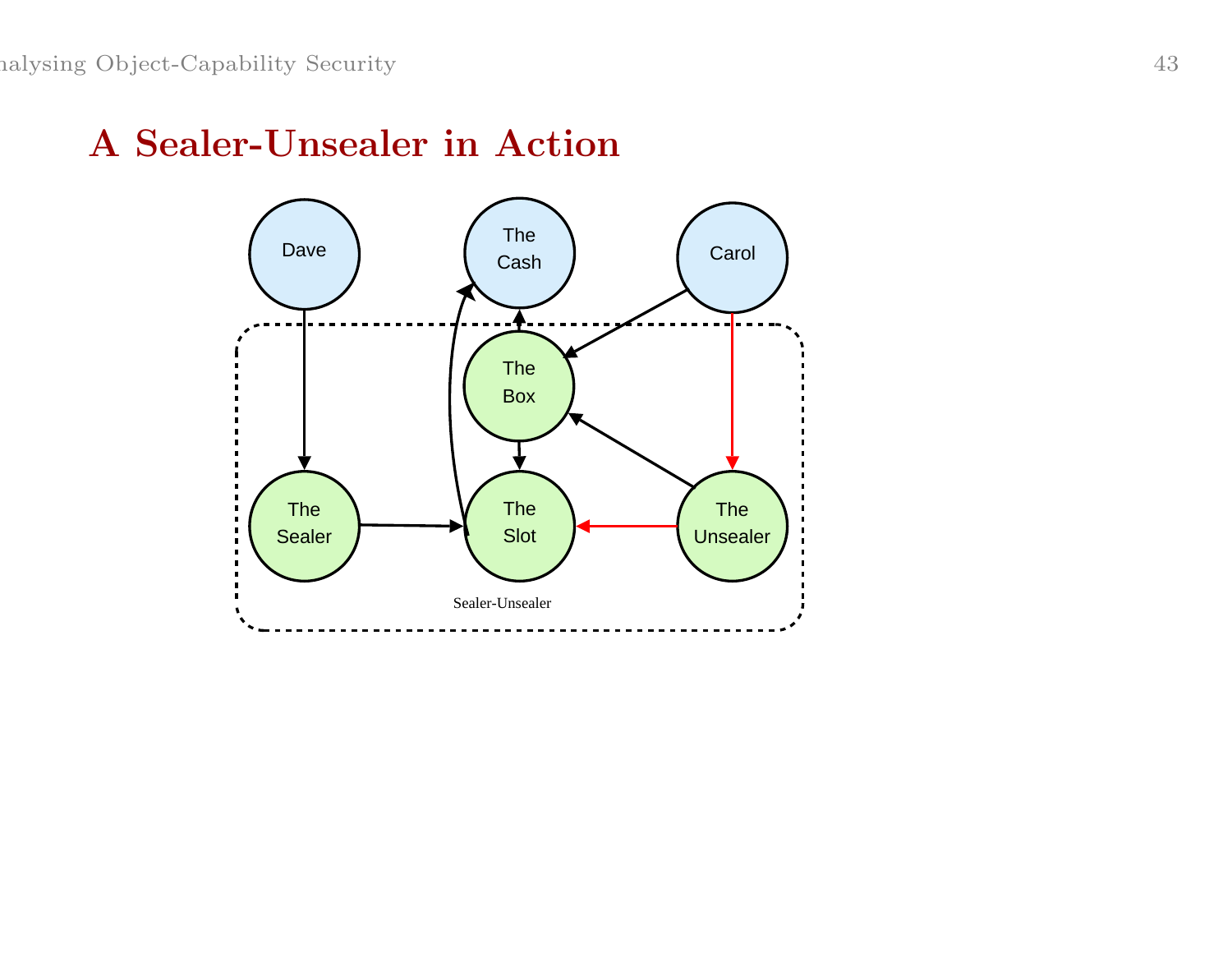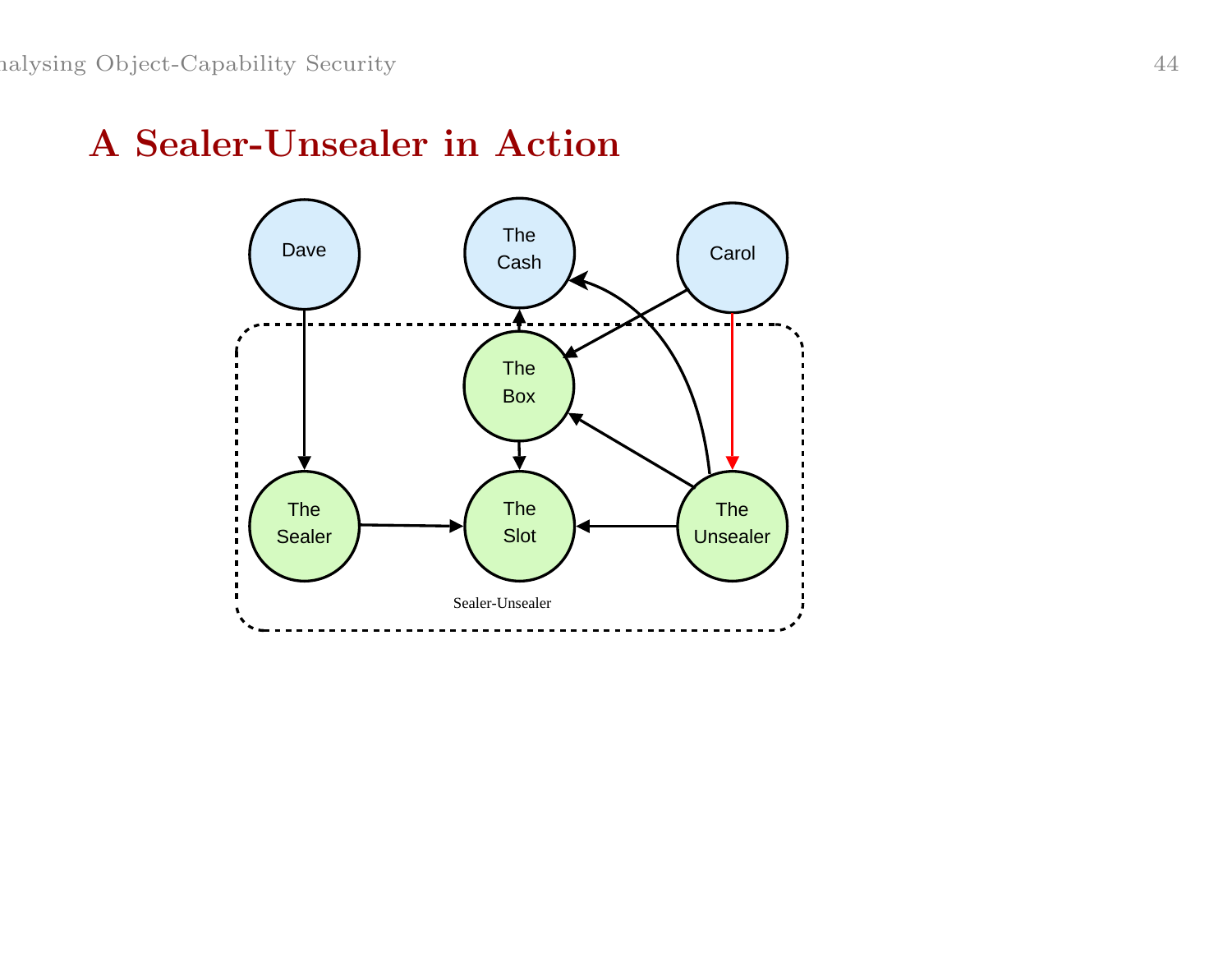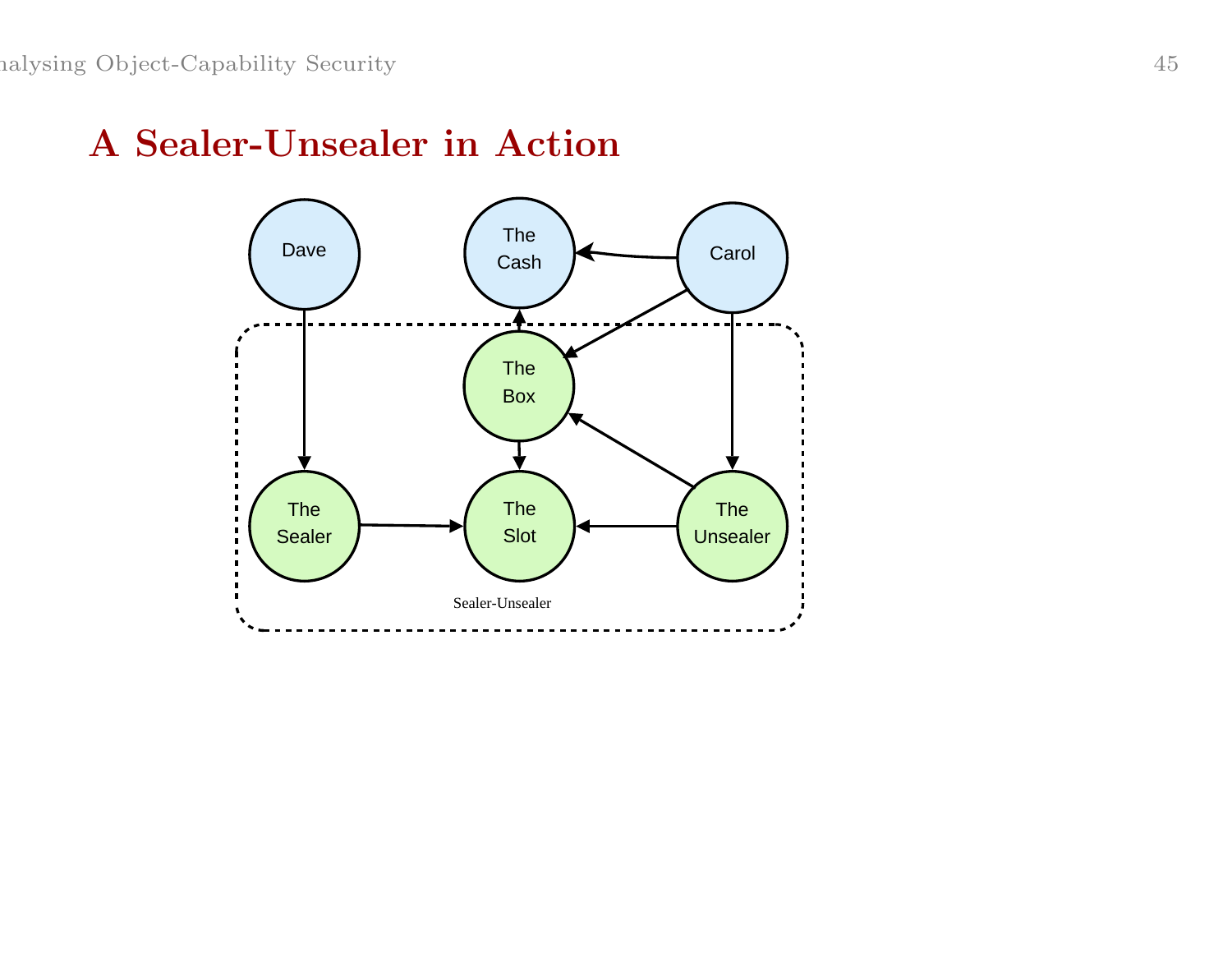#### Modelling the *Sealer-Unsealer* implementation

A sealer (not depicted) has been used to seal <sup>a</sup> capability to <sup>a</sup> valuable object, TheCash, to produce an innocuous box, TheBox, which has been handed to Bob. Alice has been given <sup>a</sup> capability to the corresponding unsealer, TheUnsealer. The pattern should prevent both Alice and Bob from obtaining TheCash.

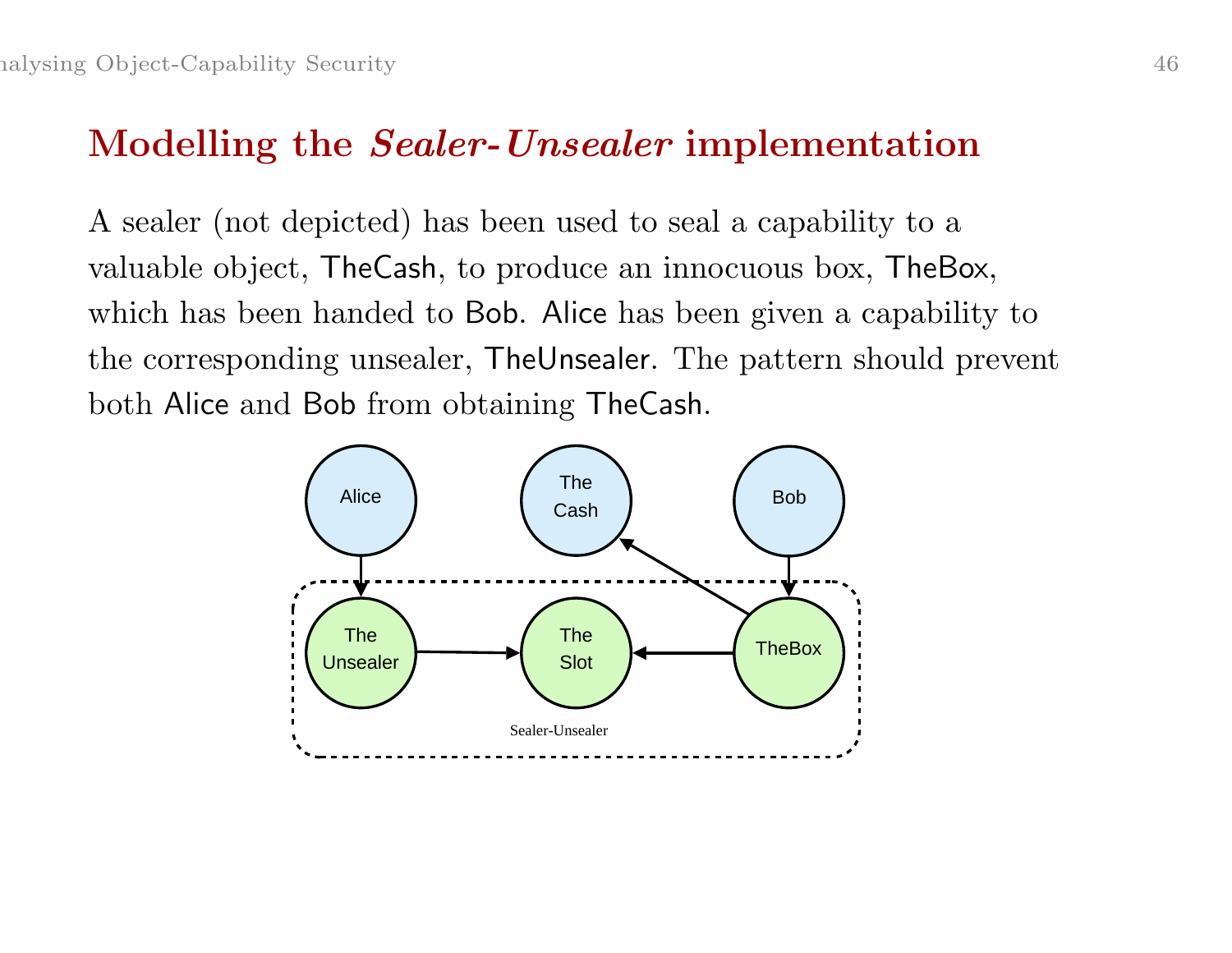## Analysing the Sealer-Unsealer pattern

TheUnsealer, TheSlot and TheBox are instantiated as depicted.

The initial capabilities possessed by Alice, TheCash and Bob in both kinds of system are {Alice, TheUnsealer}, {TheCash} and {Bob,TheBox}, respectively.

Each of Alice, TheCash and Bob are instantiated in the language context as inactive. We add an extra driver object that is initially active, that invokes both Alice and Bob without passing capabilities between them.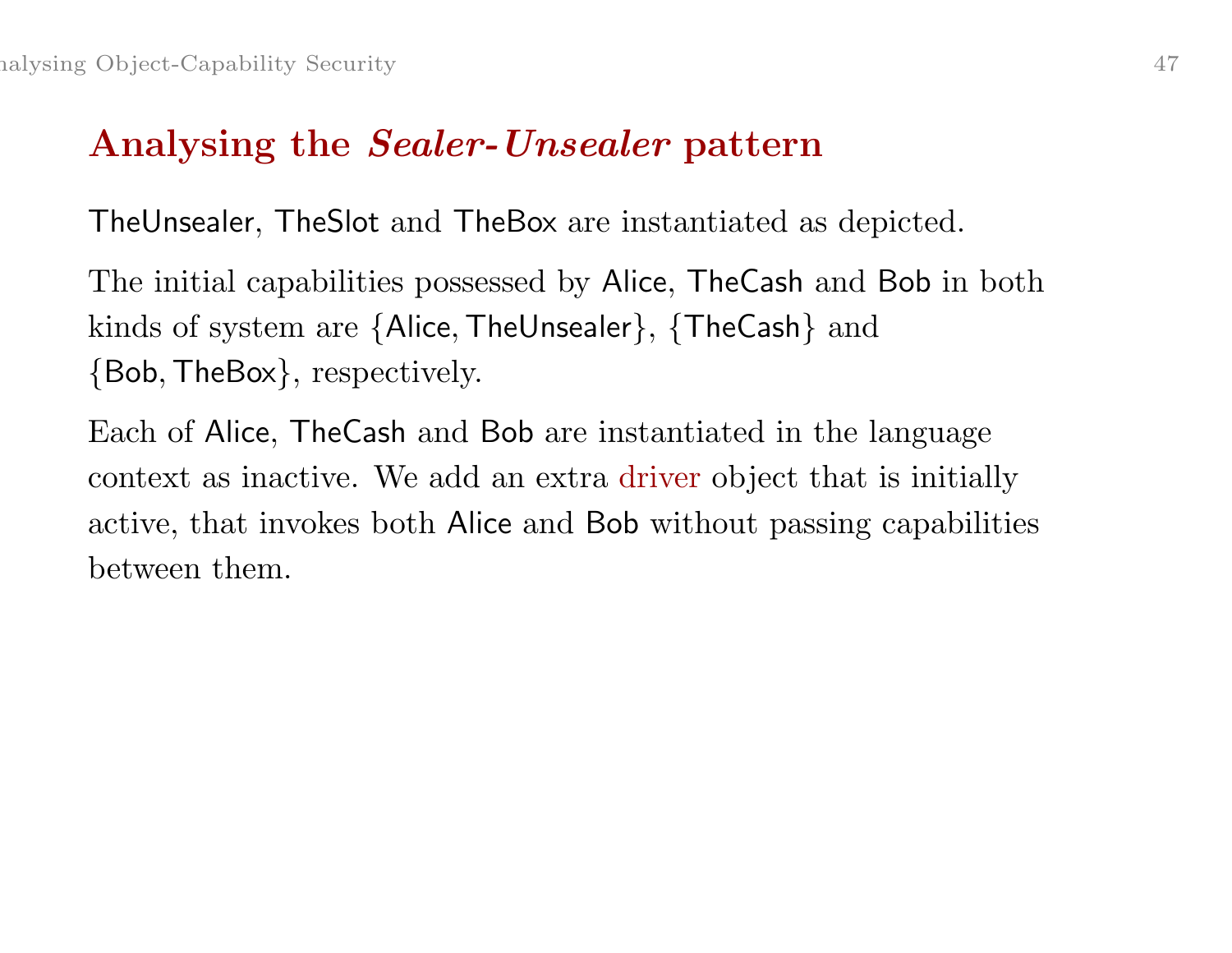To test that this pattern enforces its security properties, we simply need to test whether Alice or Bob can obtain TheCash, i.e. whether the system can ever perform an event from the set  $A = \{ |o.\mathsf{TheCash} \mid o \in \{\mathsf{Alice}, \mathsf{Bob}\} | \}.$ 

Perhaps surprisingly, FDR indicates that this property does not hold for the language case. However, the counter-example returned is an impossible behaviour.

<u>**TheDriver.Alice.Call.null, Alice.TheUnsealer.Call.Alice,**</u>

TheUnsealer.TheSlot.Call.null, TheSlot.TheUnsealer.Return.null,

TheUnsealer.Alice.Call.null, Alice.TheDriver.Return.null, . . .i

We restrict the system by placing it in parallel with a process, R, synchronising on all events in Alice's alphabet. R allows all sequences of events from Alice's alphabet except those that contain that above. Repeating the test for the restricted system reveals that the pattern does enforce its security property as expected.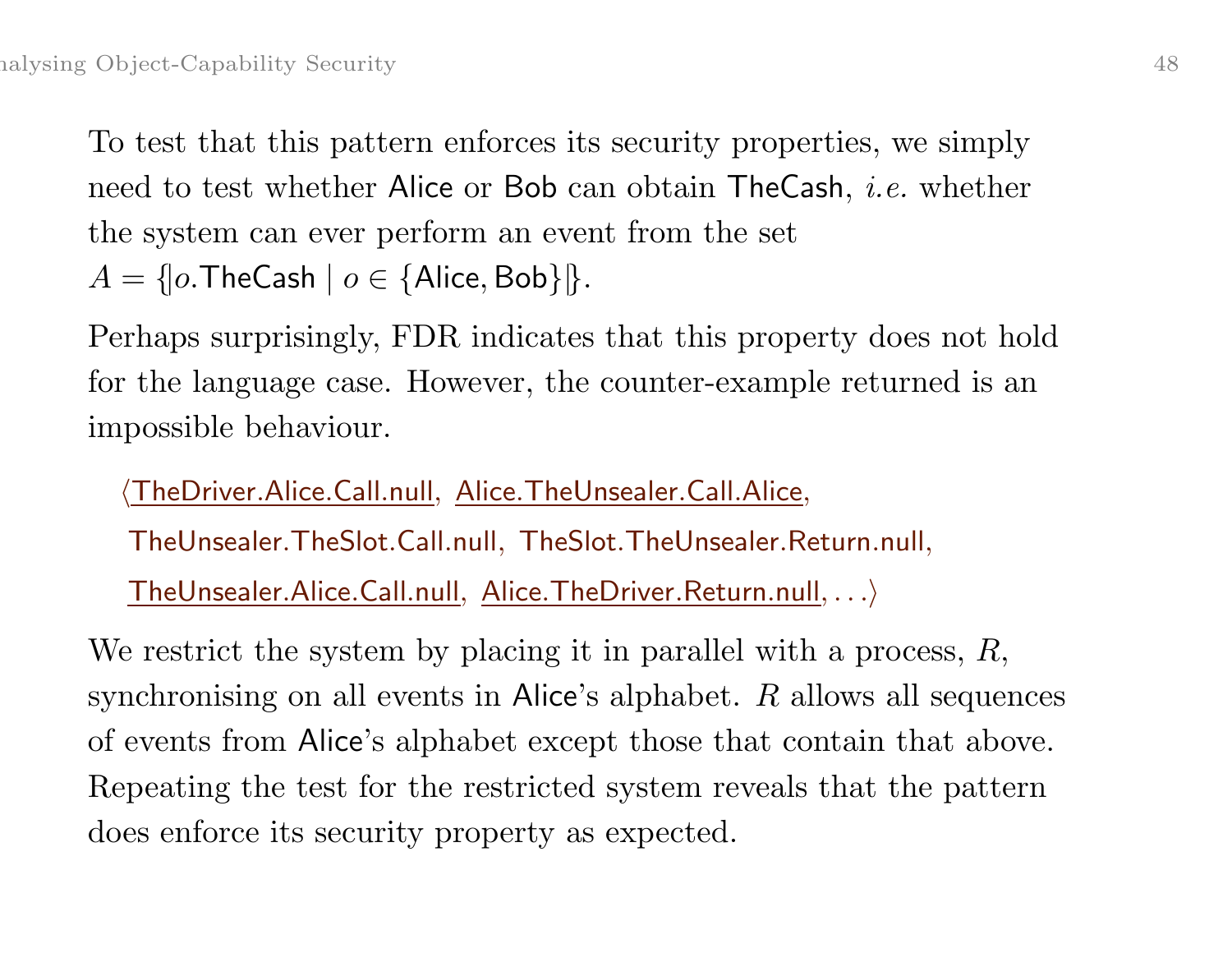FDR indicates that in the OS context the property does not hold, giving the following counter-example.

hAlice.TheUnsealer.Call.Alice, TheUnsealer.TheSlot.Call.null, TheSlot.TheUnsealer.Return.null, Bob.TheBox.Call.null, TheBox.TheSlot.Call.TheCash, TheUnsealer.Alice.Call.null, TheSlot.TheBox.Return.null, Alice.TheUnsealer.Return.null, TheUnsealer.TheSlot.Call.null, TheSlot.TheUnsealer.Return.TheCash, TheUnsealer.Alice.Return.TheCash, Alice.TheCash.Return.TheCashi This trace is an obviously valid behaviour.

Alice can obtain TheCash if she invokes TheUnsealer, passing herself,

and Bob subsequently chooses to invoke TheBox between when the TheUnsealer clears and checks TheSlot.

Hence, the implementation of this pattern cannot be directly applied in OCap OSs, despite its utility in OCap languages.